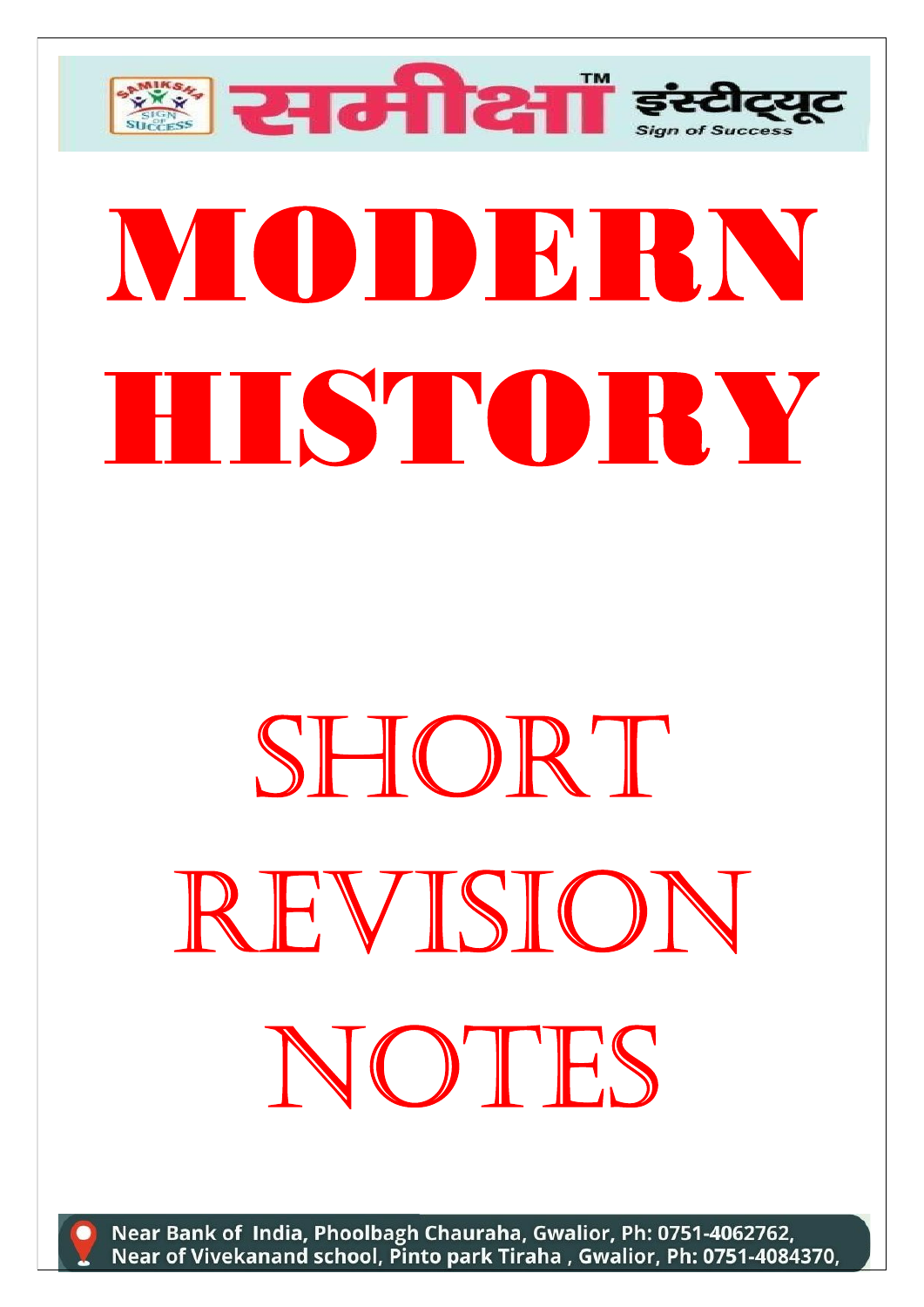

| Sequence of coming of European companies to India |            |      |                                        |  |  |  |
|---------------------------------------------------|------------|------|----------------------------------------|--|--|--|
| <b>S.N.</b>                                       | Country    | Year | Company                                |  |  |  |
|                                                   | Portuguese | 1498 | Dastado-the India                      |  |  |  |
|                                                   | Dutch      | 1602 | Veringide Ost Indishe company          |  |  |  |
| 3                                                 | English    | 1600 | The governor and Manchester of Indies. |  |  |  |
|                                                   | Danish     | 1616 | Den east India company                 |  |  |  |
|                                                   | French     | 1664 | Company the Ind oriental               |  |  |  |

| <b>Acts Related to Social Reforms</b> |       |             |                                     |  |  |  |
|---------------------------------------|-------|-------------|-------------------------------------|--|--|--|
|                                       |       | Governor    |                                     |  |  |  |
| Act                                   | Year  | General     | <b>Subject</b>                      |  |  |  |
| 1. Absolition Act                     | 1829  | W. Bentic   | Sati was totally asolished          |  |  |  |
| 2. Hindu widow                        |       |             |                                     |  |  |  |
| Remarriage act                        | 1856  | Canning     | Widow remarriage was allowed        |  |  |  |
| 3. Native marriage act                | 1872  | Nath Brooke | Inter caste marriage was fermited   |  |  |  |
| 4. Age of consent Act                 | 1891  | Lansdown    | 12 yrs. Age was now fixed for girls |  |  |  |
|                                       |       |             | 18 yrs. For boys to get married     |  |  |  |
| 5. Sharda act                         | 1930  | Irwin       | was fixed                           |  |  |  |
|                                       |       |             | 1833 charter act 1843 it was        |  |  |  |
| 6. Ban of slauery                     | 1843  | Allensrow   | completely banned                   |  |  |  |
|                                       | 1785- |             |                                     |  |  |  |
| 7. Child infasticide act              | 1804  | Wellejely   | It was banned                       |  |  |  |

|      | <b>POPULAR MOVEMENTS AND REVOLTS UP TO 1857</b>                       |
|------|-----------------------------------------------------------------------|
| Year | <b>Movement/Mutiny</b>                                                |
| 1764 | Mutiny of sepoys in Bengal                                            |
| 1766 | Chuar and Ro Rising in Chhotanagpur and Singhbhum regions where the   |
|      | Chaur, Ho and Munda tribes revolted till 1772 due to famine, enhanced |
|      | demands and economic privation.                                       |
| 1770 | Sanyasi Revolt                                                        |
| 1806 | <b>Vellore Mutiny</b>                                                 |
| 1817 | <b>Bhil Movement in the Western Ghats</b>                             |
| 1822 | Ramosi Rising under the leadership of Chittar Singh                   |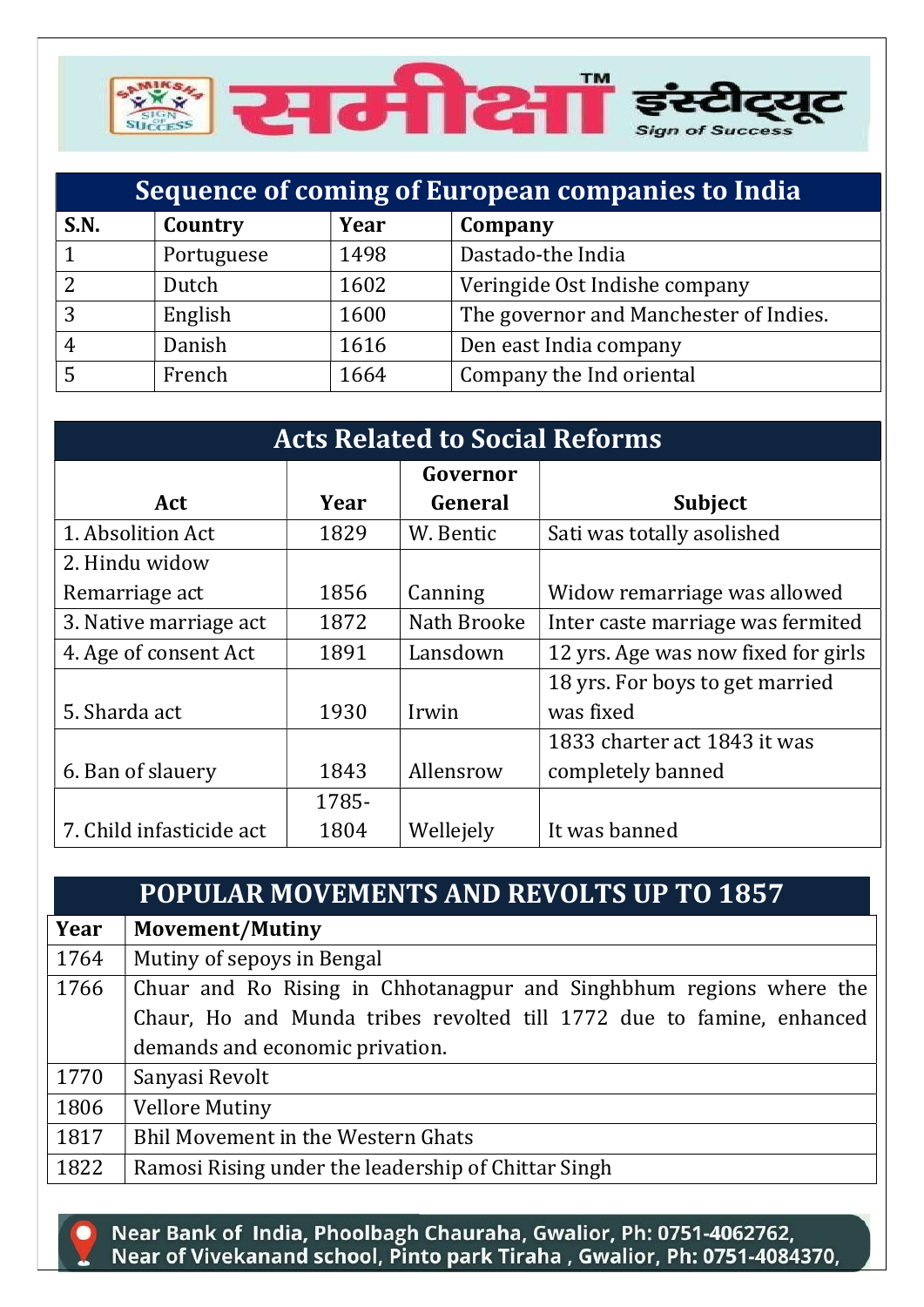

| 1824 | Mutiny of sepoys of the 47 <sup>th</sup> Regiment at Barrack pore                  |
|------|------------------------------------------------------------------------------------|
| 1828 | Ahoms Revolt against the Company for non-fulfilment of pledges after the           |
|      | Burmese War 1829. first Kili Rising against dismantling of forts of                |
|      | independent Kili tribes                                                            |
| 1831 | Kol Rising of Chhotanagpur against the transfer of land from heads of kol          |
|      | tribesmen to outsiders                                                             |
| 1833 | Khasi Rising in the hilly region of Jaintia and Garo hills. The revolt was lead by |
|      | Tirath Singh, the ruler of Nunklow and resented by Khasis in the region.           |
| 1838 | Farazi Movement under the leadership of Titu Mir-it later merged into the          |
|      | Wahabi Movement                                                                    |
| 1839 | Second-Koli rising                                                                 |
| 1844 | Third Koli rising                                                                  |
| 1844 | Surat Salt agitation against raised salt duty                                      |
| 1844 | Mutiny of the 34 <sup>th</sup> Native infantry                                     |
| 1844 | Kolhapur and Savantvadi Revolts                                                    |
| 1849 | Mutiny of the 22 <sup>nd</sup> Native Infantry                                     |
| 1850 | Mutiny of the 66 <sup>th</sup> Native Infantry                                     |
| 1852 | Mutiny of the 37 <sup>th</sup> Native Infantry                                     |
| 1855 | Santhal rebellion in the Rajmahal hills region of Bihar                            |
| 1857 | Revolt of sepoys of 3rd Cavalry at Meerut and later mutinies in Punjab, Mathura,   |
|      | Lucknow, Bareilly, Shajahanpur, Kanpur, Banaras, Jhansi, Allahabad and many        |
|      | other places in North India                                                        |

## Socio-Religious Reform Movements of the 19th-20th Centuries Hindu Socio-Religious reform Movements and Organizations

| Movement/Org<br>anisation                              | Year                           | <b>Place</b> | <b>Founder</b>                                       | <b>Objectives</b>                                                      |
|--------------------------------------------------------|--------------------------------|--------------|------------------------------------------------------|------------------------------------------------------------------------|
| <b>Swaminarayan</b><br><b>Sampraya</b>                 |                                | Gujarat      | Swami<br>Sahjananda<br>(Original name<br>Ghanshyama) | Protest against epicurean and<br>luxurious practices of<br>Vaishnavism |
| <b>Atmiya Sabha</b><br><b>(later Brahmo)</b><br>Samaj) | 1815<br>$\blacksquare$<br>1828 | Calcutta     | Raja Ram Mohan<br>Roy                                | To propagate monotheism &<br>reforms in the Hindu society              |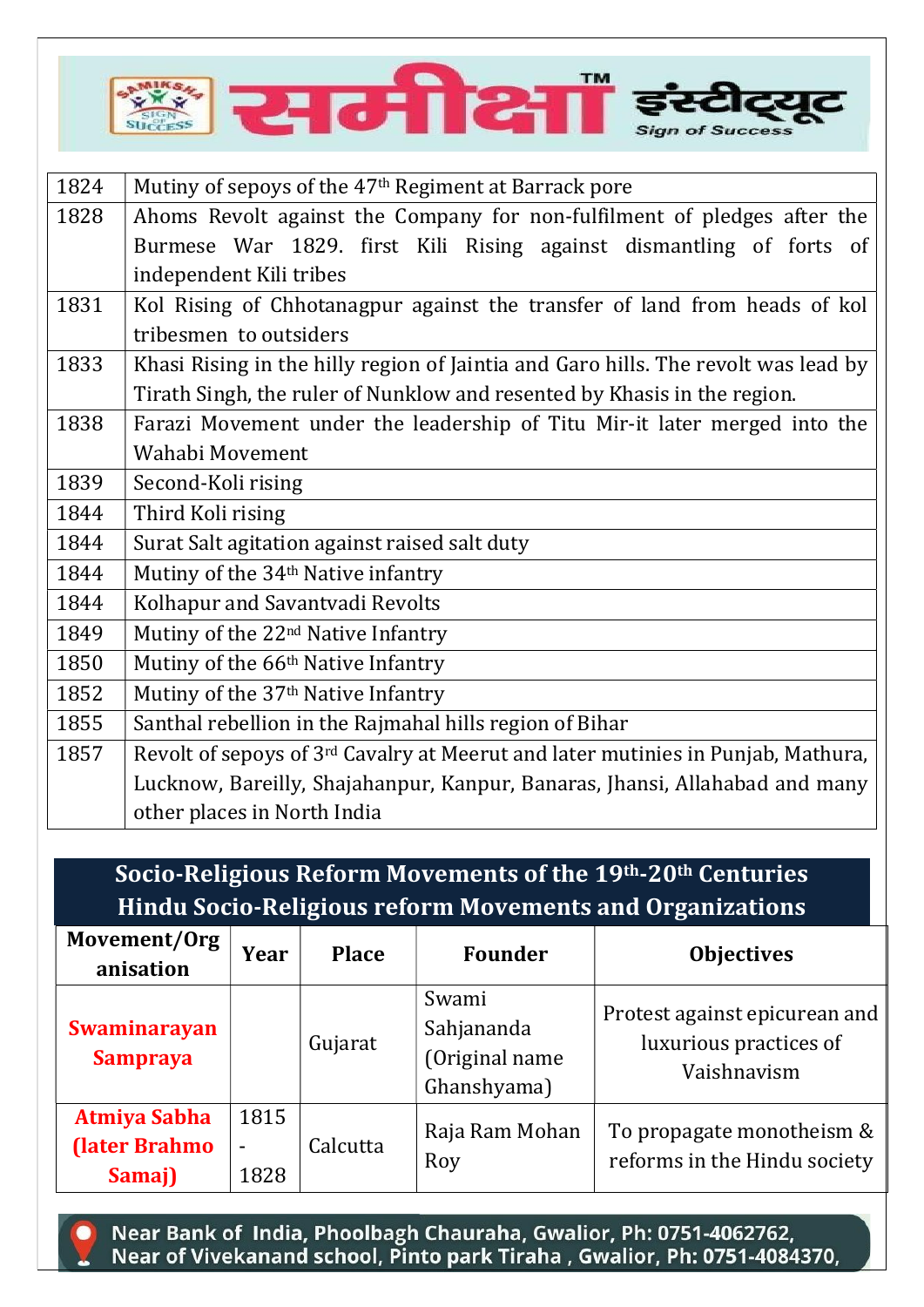

| <b>Brahmo Samaj</b>                                   | 1828         | Calcutta                             | Raja Ram Mohan<br>Roy, Keshab<br>Chandra Sen,<br>Debenbranath<br><b>Tagore</b>              | Emphasized on human<br>dignity, opposed idolatry and<br>criticized social evils as sati                                                                                                                                                           |
|-------------------------------------------------------|--------------|--------------------------------------|---------------------------------------------------------------------------------------------|---------------------------------------------------------------------------------------------------------------------------------------------------------------------------------------------------------------------------------------------------|
| <b>Young Bengal</b>                                   | 1826<br>1832 | Calcutta                             | Derozio, Rasik<br>Krishna Mullik,<br>Tarachand<br>Chuckervarty,<br>Krishnamohan<br>Banerjee | Opposed vices in the society,<br>believed in truth, freedom, &<br>reason; social reform.                                                                                                                                                          |
| <b>Dharma Sabha</b>                                   | 1830         | Calcutta                             | Radha Kanta<br>Deva                                                                         | <b>Founded to counter Brahmo</b><br>Samaj Movement Opposed to<br>liberal and radical reforms,<br>including Sati.                                                                                                                                  |
| Namdhari/Kuk<br>a Movement                            | 1841<br>1871 | <b>NWF</b><br>(Ludhiana<br>, Punjab) | <b>Bhai Balak Singh</b><br>and Baba Ram<br>Singh                                            | Spread the true Spirit of<br>Sikhism, opposed to all caste<br>distinctions.                                                                                                                                                                       |
| <b>Rahanumai</b><br><b>Mazdayasan</b><br><b>Sabha</b> | 1851         | <b>Bombay</b>                        | S.S. Bangali,<br>Naoroji,<br>Fundonji, J.B.<br>Nacha, etc.                                  | A socio-religious<br>organization of the Parsis<br>founded for the restoration of<br>Zoroastrian religion to its<br>pristine glory and social<br>regeneration of the Parsi<br>community through modern<br>education and emancipation<br>of women. |
| <b>Radha Swami</b><br><b>Satsang</b>                  | 1861         | Agra                                 | Tulsi Ram also<br>known as Shiv<br>Dayal Saheb                                              | Belief in one Supreme Being,<br>religious unity, emphasis on<br>simplicity of social life and<br>social service.                                                                                                                                  |
| <b>Prathana Samaj</b>                                 | 1867         | <b>Bombay</b>                        | Dr. Atmaram<br>Pandurang                                                                    | Reforming Hindu religious<br>thought and practice in the<br>light of modern knowledge.                                                                                                                                                            |
| <b>Indian Reform</b>                                  | 1870         | Calcutta                             | Keshab Chandra                                                                              | Create public opinion against                                                                                                                                                                                                                     |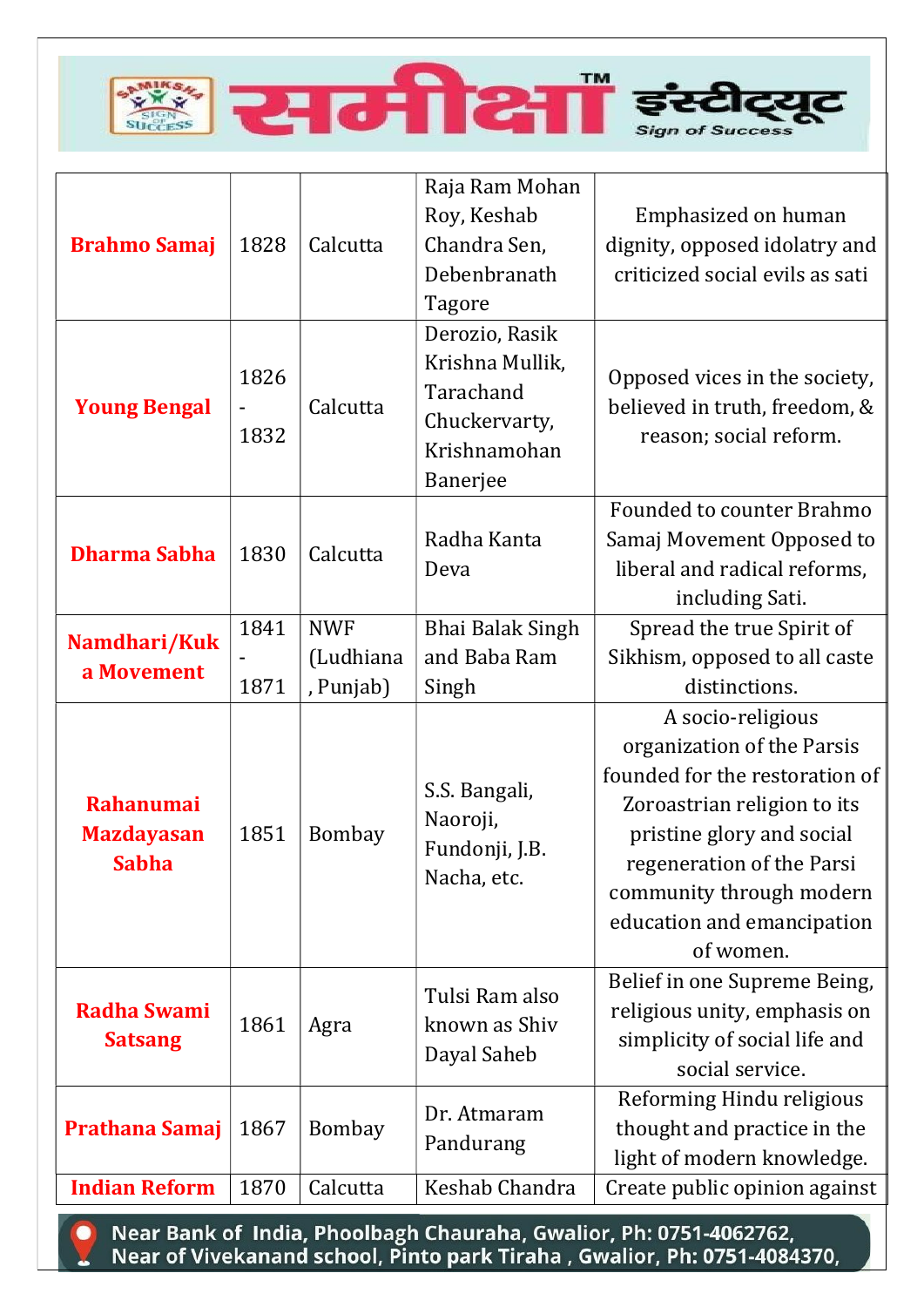

| <b>Association</b>     |      |               | Sen                             | child marriage & for                        |
|------------------------|------|---------------|---------------------------------|---------------------------------------------|
|                        |      |               |                                 | legalizing the Brahmo form of               |
|                        |      |               |                                 | (Civil) marriage. Promote the               |
|                        |      |               |                                 | intellectual and social status              |
|                        |      |               |                                 | of Indian women.                            |
| <b>Arya Samaj</b>      | 1875 | <b>Bombay</b> | Swami<br>Dayananda<br>Saraswati | To reform Hindu religion in<br>North India. |
|                        |      |               |                                 |                                             |
|                        |      |               | Madam H.P.                      | Advocated the revival &                     |
| <b>Theosophical</b>    | 1875 | New York      | Blavatsky & Col.                | strengthening of ancient                    |
| <b>Society</b>         |      |               | H.S., Olcott                    | religions of Hinduism,                      |
|                        |      |               |                                 | Zoroastrianism & Buddhism                   |
|                        |      |               |                                 | To contribute to the cause of               |
| <b>Deccan</b>          |      |               | M.G. Ranade, V.G.               | education and culture in                    |
| <b>Education</b>       | 1884 | Pune          | Chibdonkar, G.G.                | Western India. The society                  |
| <b>Society</b>         |      |               | Agarkar, etc.                   | founded the Ferguson                        |
|                        |      |               |                                 | College, Pune in 1885                       |
|                        |      |               |                                 | Campaign against child                      |
| <b>Seva Sadan</b>      | 1885 | <b>Bombay</b> | Behramji, M.<br>Malabari        | marriage and enforced                       |
|                        |      |               |                                 | widowhood and care for                      |
|                        |      |               |                                 | socially exploited women.                   |
| <b>Ramakrishna</b>     | 1887 | Calcutta      | Swami                           | To carry on humanitarian                    |
| <b>Mission</b>         |      |               | Vivekananda                     | relief and social work.                     |
| <b>Indian National</b> |      |               |                                 | To focus attention on matters               |
| <b>Social</b>          | 1887 | <b>Bombay</b> | M.G. Ranade and                 | relating to social reforms. It              |
| <b>Conference</b>      |      |               | Raghunath Rao                   | was the social reforms cell of              |
|                        |      |               |                                 | the Indian National Congress.               |
|                        |      |               |                                 | <b>Ideas Closer to Brahmo</b>               |
|                        |      |               |                                 | Samaj asked his followers to                |
|                        |      |               | Shiva Narain                    | follow social code of conduct               |
| Deva Samaj             | 1887 | Lahore        |                                 | and ethics, as not to accept                |
|                        |      |               | Agnihotri                       | bribe, indulge in gambling                  |
|                        |      |               |                                 | and consume intoxicants and                 |
|                        |      |               |                                 | non-vegetarian food.                        |
| <b>Madras Hindu</b>    | 1892 | Madras        | Viresalingam                    | Movement concerned with                     |
|                        |      |               |                                 |                                             |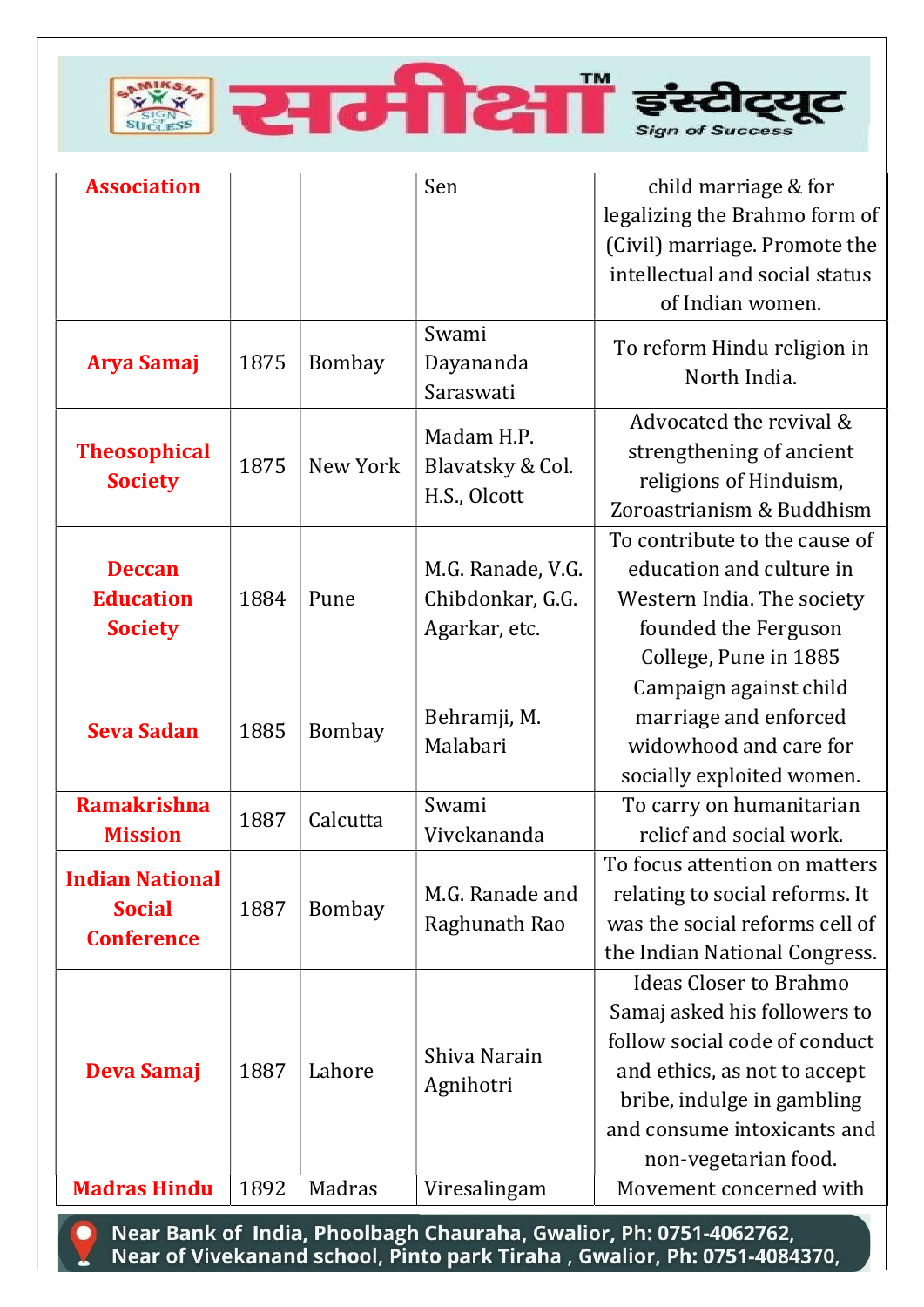

| <b>Association</b>     |      |               | Pantalu                         | the plight of widows and                          |
|------------------------|------|---------------|---------------------------------|---------------------------------------------------|
|                        |      |               |                                 | combat Devadasi system.                           |
|                        |      |               |                                 | Organization of the orthodox                      |
|                        |      |               |                                 | Hindus, also known as                             |
| <b>Bharat Dharma</b>   | 1902 | Varanasi      | Pandit Madan                    | Sanatana dhamis, and Pandit                       |
| <b>Mahamandala</b>     |      |               | Mohan Malaviya                  | Din Dayal Sharma to counter                       |
|                        |      |               |                                 | the teachings of the Arya                         |
|                        |      |               |                                 | Samaj.                                            |
| The servants of        |      |               | Gopal Krishna                   | To work for social reforms, &                     |
| <b>India Society</b>   | 1905 | <b>Bombay</b> | Gokhale                         | train "national missionaries                      |
|                        |      |               |                                 | for the service of India".                        |
|                        |      |               | G.K. Devadhar                   | Establish institutions for the                    |
| <b>Poona Seva</b>      | 1909 | Pune          | and Ramabai                     | economic uplift and useful<br>employment of women |
| <b>Sadan</b>           |      |               | Ranade (wife of<br>M.G. Ranade) |                                                   |
|                        |      |               |                                 | Work for social reform,                           |
| <b>Niskam Karma</b>    |      |               |                                 | selfless service to manking                       |
| <b>Math (The</b>       |      |               | Dhondo Keshav                   | and educational progress of                       |
| monastery of           | 1910 | Pune          | Karve                           | women. Founded India's first                      |
| disinterested          |      |               |                                 | women's University in Pune,                       |
| work)                  |      |               |                                 | 1916.                                             |
|                        |      |               |                                 | First Women's organization                        |
| <b>The Bharat Stri</b> |      | Calcutta      | Saralabala Devi<br>Choudharani  | on all-India basis to further                     |
| <b>Mandal</b>          | 1910 |               |                                 | the cause of women's                              |
|                        |      |               |                                 | education and emancipation                        |
|                        |      |               |                                 | of women.                                         |
|                        |      |               |                                 | Social service and improve                        |
| <b>Social Service</b>  | 1911 | <b>Bombay</b> | Narayan Malhar                  | the conditions of the common                      |
| <b>League</b>          |      |               | Joshi                           | masses by opening schools,                        |
|                        |      |               |                                 | libraries, dispensaries.                          |
|                        |      |               | Pandit                          | Organize social service,                          |
| <b>Seva Samiti</b>     | 1914 | Allahabad     | Hridayanath                     | promote education and                             |
|                        |      |               | Kunzru                          | reform criminal and fallen                        |
|                        | 1917 | Madras        | Mrs. Annie                      | elements in society.                              |
| <b>The Indian</b>      |      |               |                                 | Work for uplift of Indian                         |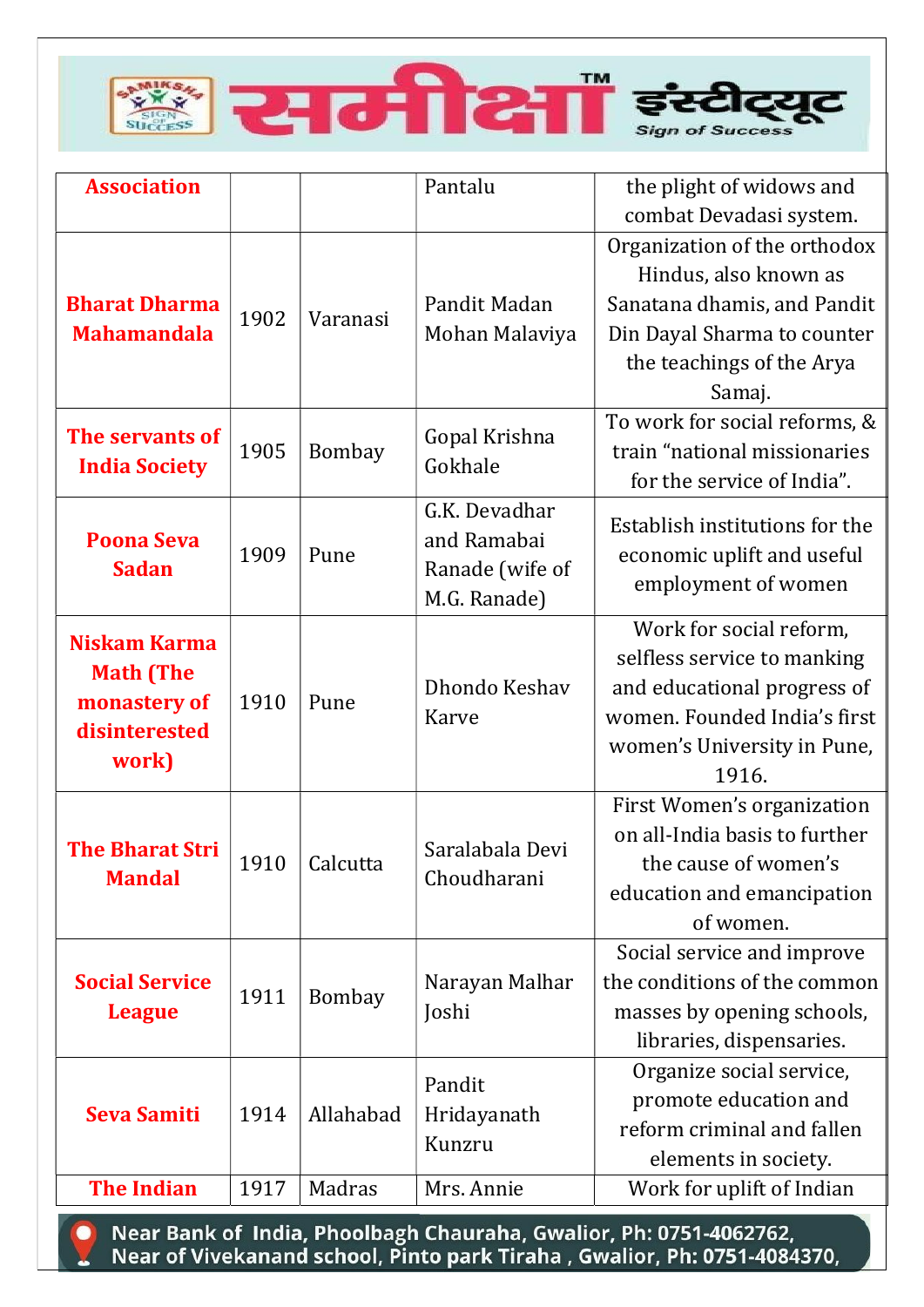

| <b>Women's</b>                    |       |           | <b>Besant</b>          | women and "to secure a                                |
|-----------------------------------|-------|-----------|------------------------|-------------------------------------------------------|
| <b>Association</b>                |       |           |                        | larger a free and fuller life for                     |
|                                   |       |           |                        | them".                                                |
|                                   |       |           |                        | Emphasis on strict                                    |
|                                   |       |           |                        | monotheism and to rid the                             |
| <b>Faraizi or</b>                 |       | Faridpur, | Haji Shariatullah      | Muslim Society of non-                                |
| <b>Faraidi</b>                    | 1804  | Bengal    | and Dudhi Miyan        | Islamic social customs, rituals                       |
| <b>Movement</b>                   |       |           |                        | and practices. It was an anti-                        |
|                                   |       |           |                        | landlord & anti-British                               |
|                                   |       |           |                        | movement.                                             |
|                                   |       |           |                        | Popularized the Teachings of                          |
| <b>Wahabi</b>                     | 1820  | Rohikhan  | Syed Ahmed of          | Waliullah; stressed role of                           |
| <b>Movement</b>                   |       | d         | Rae Bareilly           | individual conscience in                              |
|                                   |       |           |                        | religion.                                             |
| <b>Taayuni</b>                    |       |           | Karamati Ali           | Opposed to the Faraizi                                |
| <b>Movement</b>                   | 1839  | Dacca     | Jaunpur                | Movment and supported the                             |
|                                   |       |           |                        | British rule.                                         |
| <b>Deoband</b>                    |       |           |                        |                                                       |
| <b>Movement</b> (A                |       |           |                        | Improve the spiritual and                             |
| school of                         |       |           | Muhamman               | moral conditions of Indian                            |
| <b>Islamic</b>                    | 1867  | Deoband   | Qasim Nanautavi        | Muslim. It supported the INC                          |
| <b>Theology at</b>                |       |           | and Rashid             | and was opposed to the Pro-                           |
| Deoband,                          |       |           | Ahmed Gangohi          | British Aligarh movement.                             |
| Saharanpur,                       |       |           |                        |                                                       |
| UP)                               |       |           |                        | Liberalization of Indian Islam                        |
|                                   |       |           |                        | and modernization of Indian                           |
|                                   |       |           |                        |                                                       |
| <b>Aligarh</b><br><b>Movement</b> | 1875  | Aligarh   | Sir Syed Ahmed<br>Khan | Muslims through religious<br>reinterpretation, social |
|                                   |       |           |                        | reform and modern                                     |
|                                   |       |           |                        | education.                                            |
|                                   |       |           |                        | Universal religion of all                             |
| <b>Ahmadiya</b>                   | 1889  |           | Mirza Ghulam           | humanity, opposed to Islamic                          |
| <b>Movement</b>                   | $-90$ | Faridkot  | Ahmad of               | Orthodoxy and spread of                               |
|                                   |       |           | Qadiyan                | western liberal education                             |
|                                   |       |           |                        |                                                       |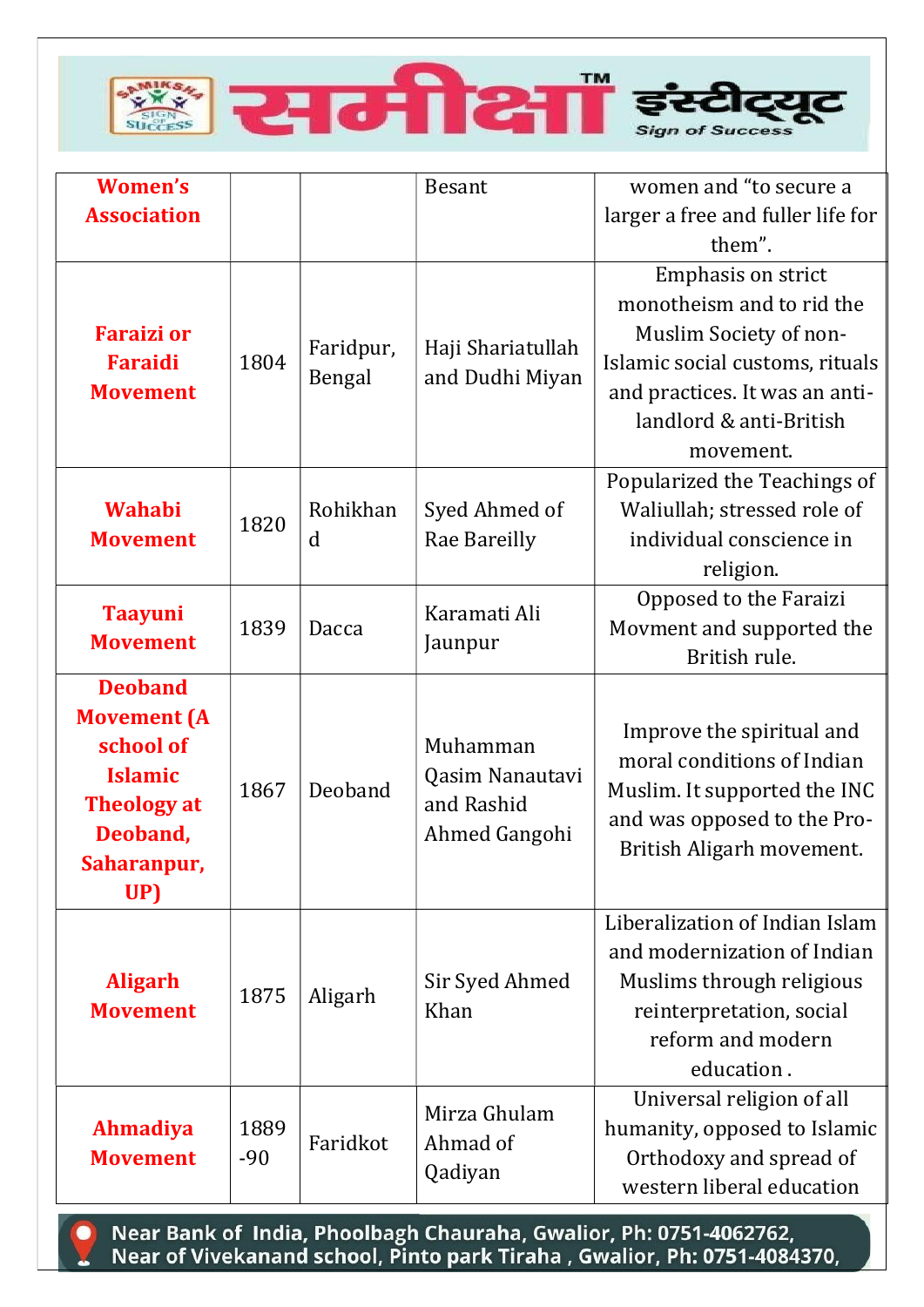

|                                      |                 |               |                                    | among Indian Muslims.           |
|--------------------------------------|-----------------|---------------|------------------------------------|---------------------------------|
|                                      |                 |               |                                    | To reform the traditional       |
|                                      |                 |               |                                    | Islamic system of education,    |
| <b>Nadwatal</b>                      | 1894            | Lucknow       | Maulana Shibli                     | to strengthen Hindu-Muslim      |
| <b>Ulema</b>                         | $-95$           |               | Numani                             | unity and to arouse             |
|                                      |                 |               |                                    | nationalism among Indian        |
|                                      |                 |               |                                    | Muslims.                        |
| <b>Ahrar</b><br><b>Movement</b>      | 1910            | Aligarh       | Riza Khan & Ali<br><b>Brothers</b> | <b>Against Aligarh Movement</b> |
| <b>Khudai</b>                        |                 |               | Khan Abdul                         | Upliftment of people of         |
| <b>Khidmatgar</b>                    | 1929            | <b>NWEP</b>   | Ghaffar Khan                       | Frontier & prepare them for     |
| <b>Movement</b>                      |                 |               |                                    | attainment of independence.     |
|                                      |                 |               |                                    | Opposed to untouchability,      |
|                                      |                 |               | Jyotiba Phule                      | priestly or Brahmin             |
| <b>Satya Shodhak</b>                 | 1873            | Maharasht     |                                    | domination, belief in social    |
| <b>Samaj</b>                         |                 | ra            |                                    | equality and uplift of the      |
|                                      |                 |               |                                    | lower castes by educating       |
|                                      |                 |               |                                    | them.                           |
|                                      |                 |               |                                    | Opposed to religious            |
|                                      |                 |               | Shri Narayan<br>Guru               | disabilities against lower      |
|                                      |                 |               |                                    | castes, believed in social      |
| <b>Aravippuram</b>                   |                 | Aravippur     |                                    | equality, attacked Brahmin      |
| <b>Movement</b>                      | 1888            | am, Kerala    |                                    | domination and worked for       |
|                                      |                 |               |                                    | the uplift of lower castes by   |
|                                      |                 |               |                                    | educating them. Demanded        |
|                                      |                 |               |                                    | free entry of the people of     |
|                                      |                 |               |                                    | lower castes to the temples.    |
| <b>Shri Narayan</b><br><b>Dharma</b> |                 |               |                                    |                                 |
| <b>Paripalana</b>                    | 1902            |               | Shri Narayan<br>Guru, Dr. Pilau    | Same as above. In 1920, T.K.    |
| <b>Yogam or</b>                      | Kerala<br>$-03$ |               | and Kumaran                        | Madhavan launched the           |
| <b>S.N.D.P.</b>                      |                 |               | Asan                               | Temple Entry Movement.          |
| <b>Movement</b>                      |                 |               |                                    |                                 |
| <b>The Depressed</b>                 |                 |               |                                    | Launched by the Prathana        |
| <b>Class Mission</b>                 | 1906            | <b>Bombay</b> | V.R. Shinde                        | Samaj as an independent         |
|                                      |                 |               |                                    |                                 |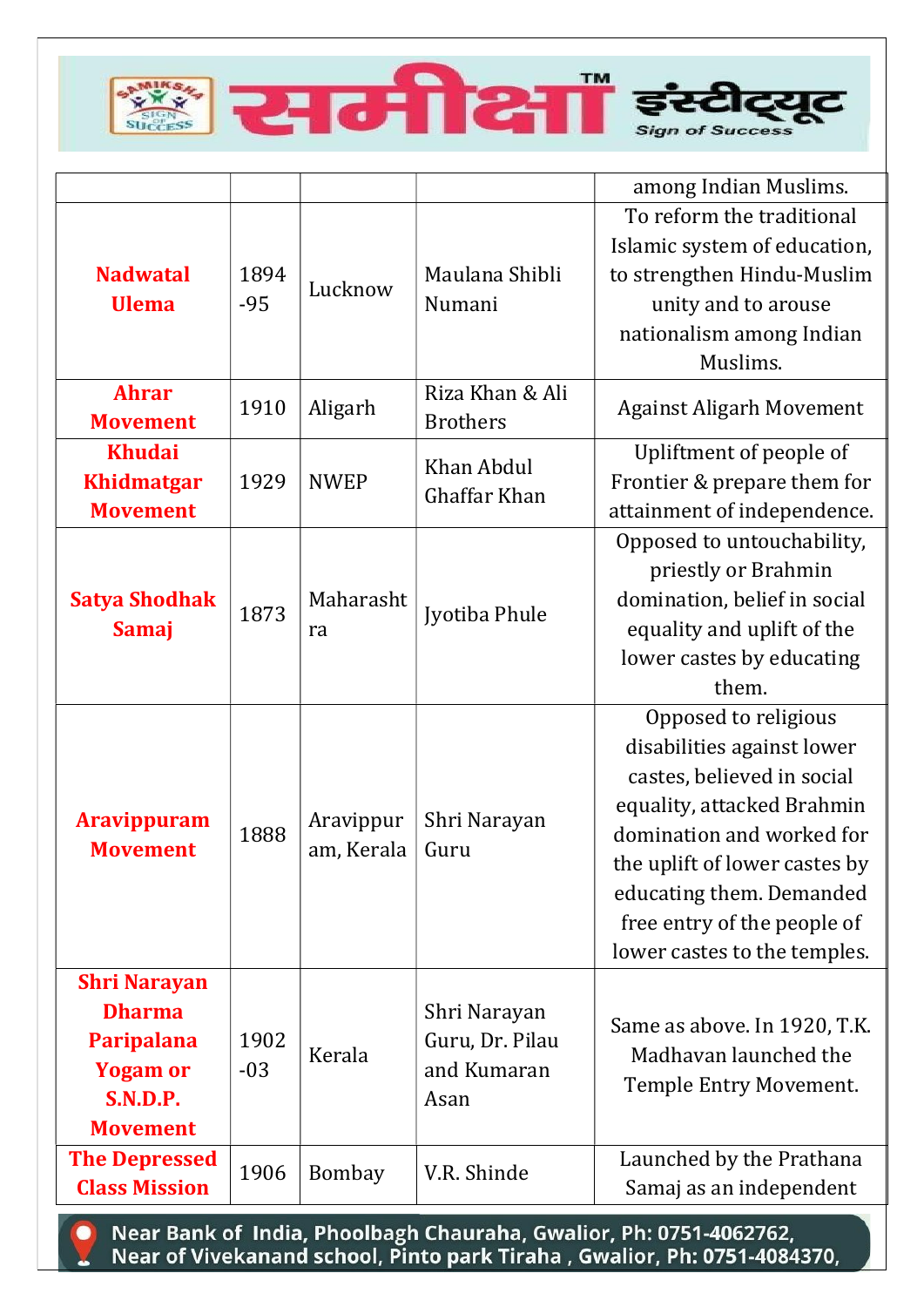

|                                                                    |       |               |                                     | association to organize         |
|--------------------------------------------------------------------|-------|---------------|-------------------------------------|---------------------------------|
|                                                                    |       |               |                                     | education facilities for lower  |
|                                                                    |       |               |                                     | castes.                         |
|                                                                    |       |               |                                     | Opposed to exploitation of      |
|                                                                    |       |               | Mukundrao Patil                     | the lower castes by the upper   |
| <b>Bhujan Samaj</b>                                                | 1910  | Satara,       | Maharashtra                         | caste Brahmins, landlords,      |
|                                                                    |       |               |                                     | merchants and money             |
|                                                                    |       |               |                                     | lenders.                        |
| <b>Justice (Party)</b>                                             | 1815  |               | C.N. Mudaliar,                      | Opposed Brahmin                 |
| <b>Movement</b>                                                    | $-16$ | Madras        | T.M. Nair and P.                    | predominance in education,      |
|                                                                    |       |               | Tyagaraja Chetti                    | services and politics.          |
| <b>Depressed</b>                                                   |       |               |                                     | To Propagate the gospel of      |
| <b>Classes Welfare</b>                                             |       |               |                                     | social equality among caste     |
| <b>Institute</b>                                                   | 1924  | <b>Bombay</b> | Dr. B.R.                            | Hindus and untouchables,        |
| (Bahaskrit                                                         |       |               | Ambedkar                            | Demanded constitutional         |
| Hitkarini)                                                         |       |               |                                     | safeguards for the depressed    |
|                                                                    |       |               |                                     | classes.                        |
|                                                                    |       |               |                                     | Anti-Brahmin and Hindu          |
|                                                                    | 1925  | Madras        | E.V. Ramaswami<br>Naicker 'Periyar' | orthodoxy radical movement,     |
| <b>Self-Respect</b>                                                |       |               |                                     | advocated weddings without      |
| <b>Movement</b>                                                    |       |               |                                     | priests, forcible temple entry, |
|                                                                    |       |               |                                     | total defiance of Hindu social  |
|                                                                    |       |               |                                     | laws and also theism.           |
|                                                                    |       |               |                                     | Organization for removal of     |
|                                                                    |       |               |                                     | untouchability of social        |
|                                                                    |       |               |                                     | discriminations against         |
| <b>Harijan Sevak</b>                                               | 1932  | Pune          | Mahatma Gandhi                      | untouchables and other          |
| <b>Sangh</b>                                                       |       |               |                                     | lower castes. Provide           |
|                                                                    |       |               |                                     | medical, educational and        |
|                                                                    |       |               |                                     | technical facilities to         |
|                                                                    |       |               |                                     | untouchables.                   |
| <b>Dravida</b>                                                     |       |               | C.N. Annaduari &                    |                                 |
| <b>Munetra</b>                                                     | 1944  |               | Ramaswamy                           | Social equality.                |
| <b>Kazhagam</b>                                                    |       |               | naicker                             |                                 |
|                                                                    |       |               | <b>News Papers</b>                  |                                 |
| Near Bank of India, Phoolbagh Chauraha, Gwalior, Ph: 0751-4062762, |       |               |                                     |                                 |

Near of Vivekanand school, Pinto park Tiraha , Gwalior, Ph: 0751-4084370,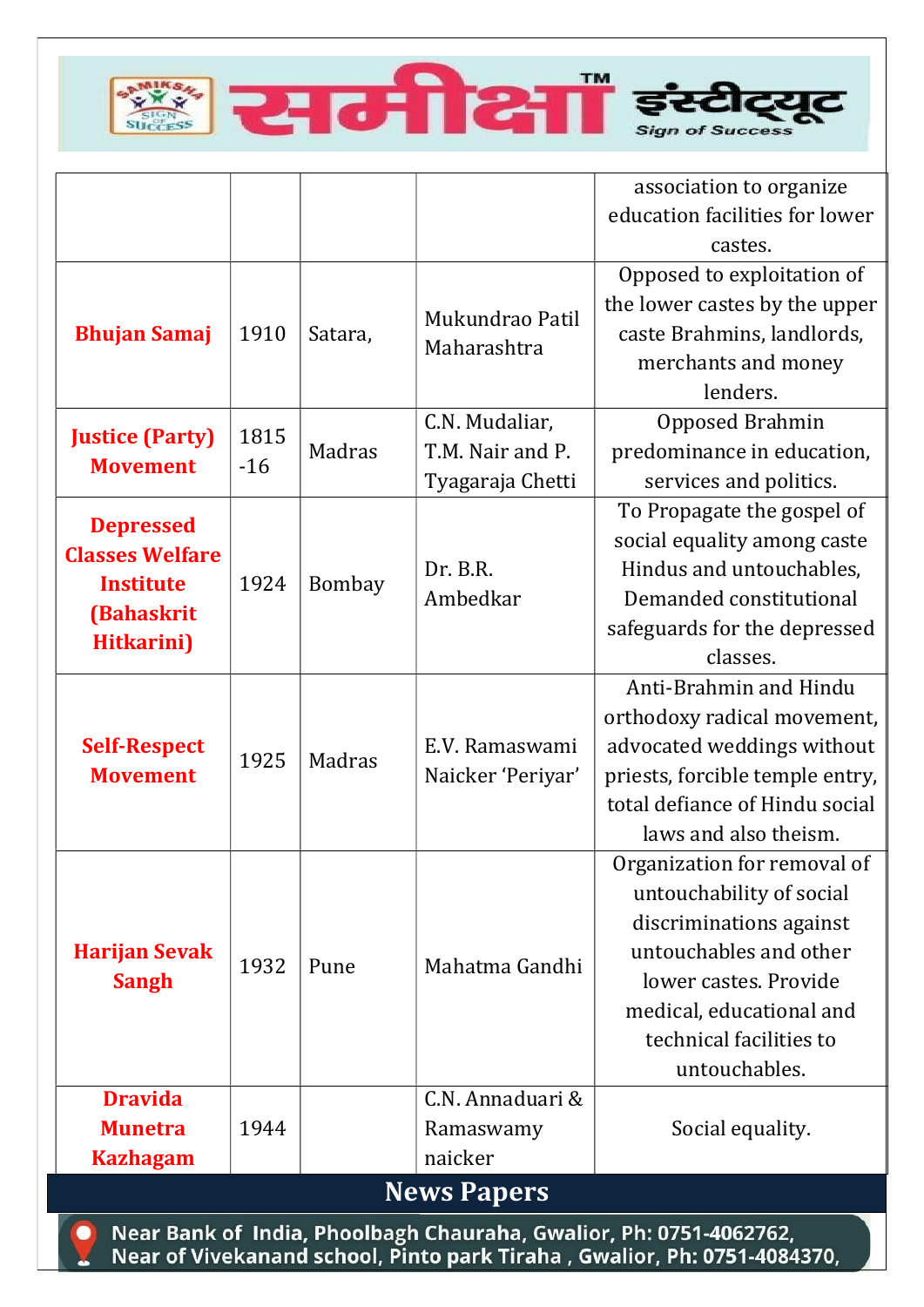

| S.No.          | <b>Name</b>               | Year and place of publication    | <b>Founder/Editor</b>        |
|----------------|---------------------------|----------------------------------|------------------------------|
|                |                           |                                  |                              |
| $\mathbf{1}$   | <b>Bengal Gazette</b>     | 1780, Calcutta                   | <b>James Augustins Hicky</b> |
|                |                           |                                  | (an Irish man)               |
| 2              | <b>India Gazette</b>      | 1787, Calcutta                   | Henry Louis Vivian           |
|                |                           |                                  | Derozio                      |
| 3              | <b>Madras Courier</b>     | 1784, Madras                     |                              |
|                |                           | (first paper from Madras)        |                              |
| 4              | <b>Bombay Herald</b>      | 1789, Bombay                     |                              |
|                |                           | (first paper from Bombay)        |                              |
| 5              | <b>Digdarshan</b>         | 1818, Calcutta                   |                              |
|                |                           | (first Bengali monthly)          |                              |
| 6              | <b>Sambad Kaumudi</b>     | 1821, Calcutta                   | Raja Ram Mohan Roy           |
|                |                           | (Weekly in Bengali)              |                              |
| $\overline{7}$ | Mirat-ul-Akar             | 1822, Calcutta                   | Raja Ram Mohan Roy           |
| 8              | <b>Bombay</b>             | 1822, Bombay (first in Gujrati)  |                              |
|                | <b>Samachar</b>           |                                  |                              |
| 9              | Jam-i-Jahan Numa          | 1822, Calcutta (first in Urdu)   | An English Film              |
| 10             | <b>Banga-Dutta</b>        | 1822, Calcutta (a weekly in four | Ram Mohan Roy,               |
|                |                           | languages English, Bengali,      | Dwarkanath Togore and        |
|                |                           | Persian, Hindi)                  | others                       |
|                |                           |                                  |                              |
| 11             | <b>East India (daily)</b> | Calcutta                         | Henry Vivian Derozio         |
| 12             | <b>Bombay Times</b>       | 1838, Bombay                     | Thomas Bennett and           |
|                |                           | (Times of India since 1861)      | Robert Knight                |
| 13             | <b>Rast Guftar</b>        | 1851                             | Dada Bhai Naoriji, S.S.      |
|                | (Gujarati                 |                                  | Bengali, Fardunji            |
|                | fornightly)               |                                  |                              |
| 14             | <b>Hindu Patriot</b>      | 1853, Calcutta                   | Girish Chandra Ghosh         |
|                |                           |                                  | Harish Chandra Mukherji      |
| 15             | <b>Somprakash</b>         | 1858, Calcutta                   | Dwarkanath                   |
|                | (Bengali)                 |                                  | Vidyabhushan                 |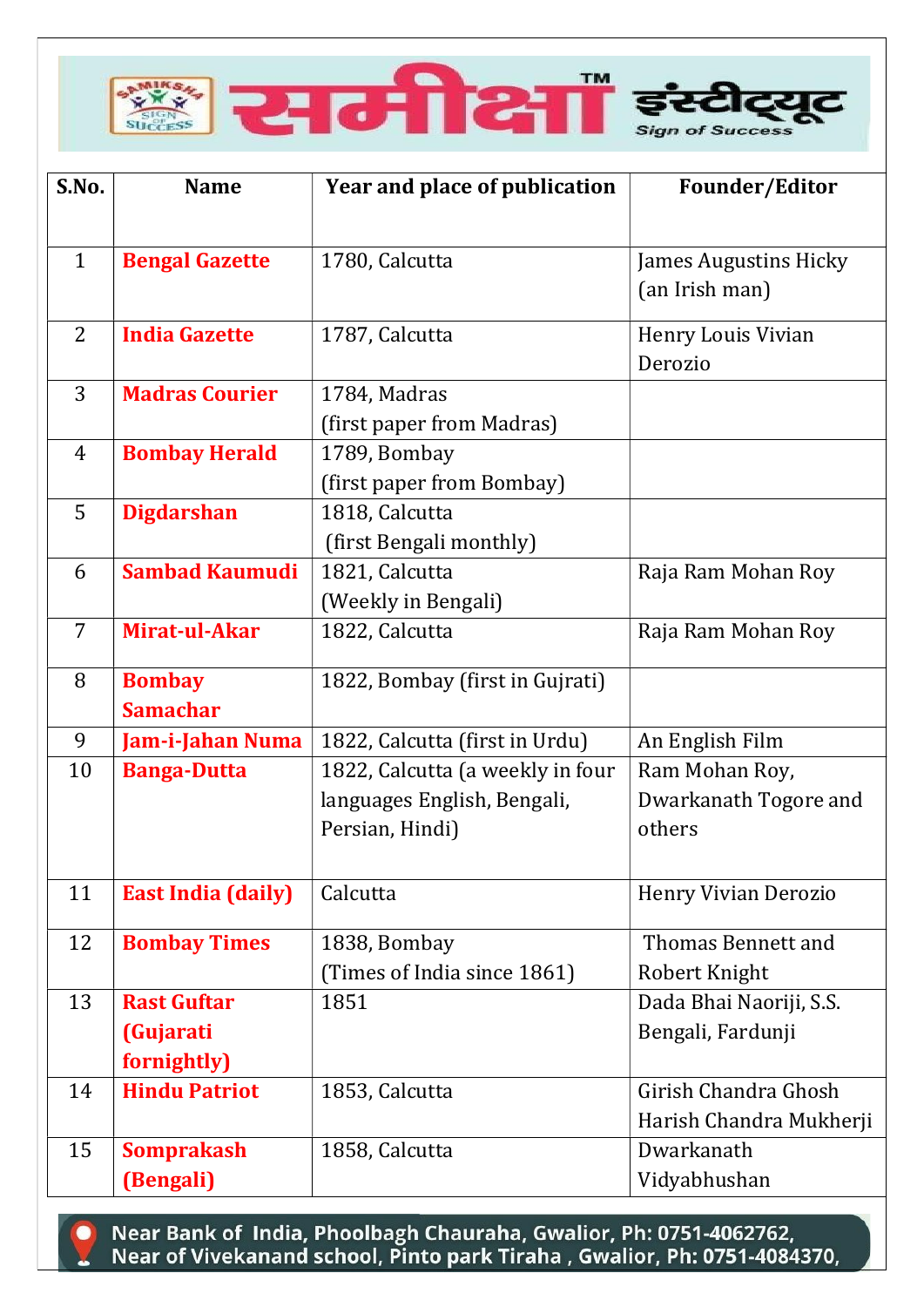

| 16 | <b>Indian Mirror</b> | 1862, Calcutta | Devendranath Tagore                                              |
|----|----------------------|----------------|------------------------------------------------------------------|
| 17 | <b>Bangalee</b>      | 1862, Calcutta | Girish Chandra Ghosh<br>(taken over by S.N.<br>Banerjer in 1879) |

|      |               | <b>Important Sessions of the Indian National Congress</b>        |
|------|---------------|------------------------------------------------------------------|
| Year | <b>Venue</b>  | <b>Highlight</b>                                                 |
| 1885 | <b>Bombay</b> | President : W.C. Bonnerji. The first session on December 28 was  |
|      |               | attended by 72 delegates. It outlined the conress objectives.    |
| 1886 | Calcutta      | President : Dadabhai Naoroji. 436 delegates attended the second  |
|      |               | session.                                                         |
| 1887 | Madras        | The Congress had its first Muslim President in Syed Badruddin    |
|      |               | Tyabji                                                           |
| 1888 | Allahabad     | George Yule became the Congress First English Presiden.          |
| 1906 | Calcutta      | President: Dadabhai Naoroji. The world 'Swaraj' was mentioned    |
|      |               | by a Congress President for the first time.                      |
| 1907 | Surat         | President : Rashbehari Bose. Heated debates broke up the         |
|      |               | session and led to a split in the Congress ranks-the Moderates   |
|      |               | and the Etremists.                                               |
| 1908 | Madras        | President: Rashbehari Bose. A constitution for the Congress was  |
|      |               | drawn up.                                                        |
| 1916 | Lucknow       | President: A.C. Majumdar. A reunion of the congress factions     |
|      |               | took place. Congress poined ranks with the Muslim League         |
|      |               | Through and alliance-the Lucknow Pact.                           |
| 1917 | Calcutta      | Congress got its first woman President in Mrs. Annie Besant.     |
| 1920 | <b>Nagpur</b> | President: C. Vijaya Raghavachariyar. The congress was given a   |
|      |               | now construction.                                                |
| 1922 | Gaya          | President: C.R. Das. The Swarajya Party was formed.              |
| 1923 | Delhi         | A special session Maulana Abul Kalam Azad became the             |
|      |               | Congress youngest President.                                     |
| 1925 | Cawnpore      | President : Sarojini Naidu. She became the Congress first Indian |
|      |               | Woman President.                                                 |
| 1927 | Madras        | President: M.A. Ansari. For the first time, the Independence     |
|      |               | Resolution was adopted.                                          |
|      |               | Near Rank of India Phoolbagh Chauraha Gwalior Ph: 0751-4062762   |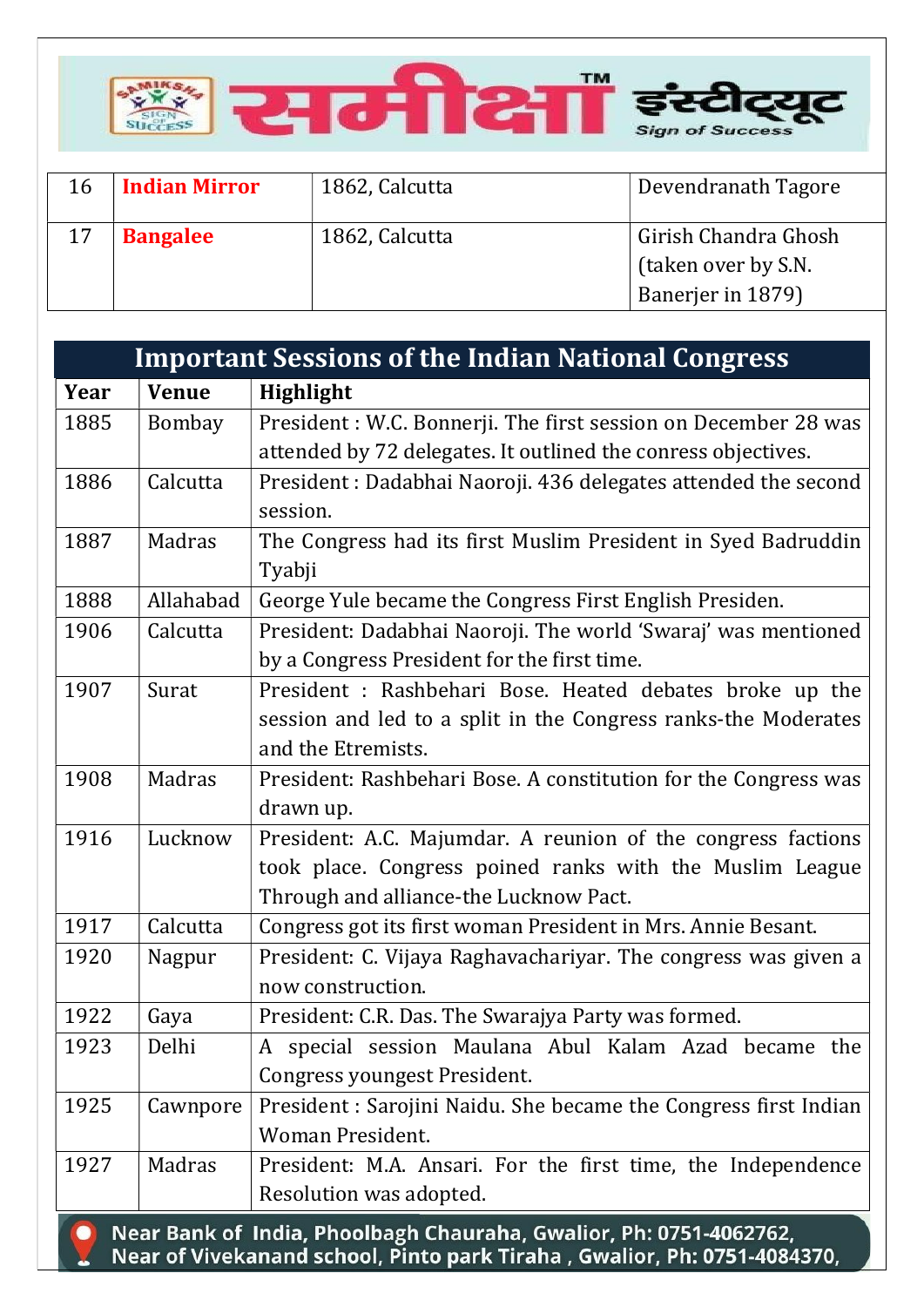

| 1928  | Calcutta | President: Motilal Nehru. The first all India Youth Congress came |
|-------|----------|-------------------------------------------------------------------|
|       |          | into existence.                                                   |
| 1923  | Lahore   | President: Jawaharlal Nehru. Declared that the aim of the         |
|       |          | congress was Puma Swaraj (complete independence). It was          |
|       |          | decided to launch the civil Disobedience Movement under           |
|       |          | Gandhi's leadership                                               |
| 1930  |          | Session not held                                                  |
| 1931  | Karachi  | President: Vallabhbhai Patel. Endorsed the Gandhi-Irwin Pact;     |
|       |          | the resolution on Fundamental Rights and the national Economic    |
|       |          | Programme was passed.                                             |
| 1935  |          | Session not held                                                  |
| 1936  | Lucknow  | President: Jawaharlal Nehru. Nehru urged the congress to adopt    |
|       |          | socialism as its goal.                                            |
| 1937  | Faizpur  | President: Jawaharlal Nehru. It was the first congress session    |
|       |          | hosted in a village.                                              |
| 1938  | Haripura | President: Subhas Chandra Bose. The Congress committed itself     |
|       |          | to economic planning; a National Planning committee was set up    |
|       |          | under the chairmanship of Jawaharlal Nehru.                       |
| 1939  | Tripuri  | President: Subhas Chandra Bose. He, however, resigned in the      |
|       |          | same year; Rajendra Prasad took over as President.                |
| 1941- |          | Sessions were not held.                                           |
| 45    |          |                                                                   |

| THE REVOLUTIONARY MOVEMENTS         |                                                    |  |  |  |
|-------------------------------------|----------------------------------------------------|--|--|--|
| Organisation/                       | Name Associated with them                          |  |  |  |
| <b>Movements and Year</b>           |                                                    |  |  |  |
| Mitra Mela; 1899                    | Savarkar brothers                                  |  |  |  |
| Anushilan Samiti(in Calcutta        | Barindra Kumar Ghosh; Jatindranath Banerjee;       |  |  |  |
| and Dacca), 1902                    | Pramotha Mitter and Pulin Das                      |  |  |  |
| <b>Abhinav Bharat Society; 1904</b> | Vinayak Damodar Savarkar                           |  |  |  |
| Hindustan Republican                | Sanchindranath Sanyal and Jogsen Chandra Chatterji |  |  |  |
| Association; 1924                   | supported by Bhagat Singh and Udham Singh          |  |  |  |
| Ghadar Party(in San                 | Lala Hardayal and Sohan Singh Bhakna               |  |  |  |
| Francisco); 1913                    |                                                    |  |  |  |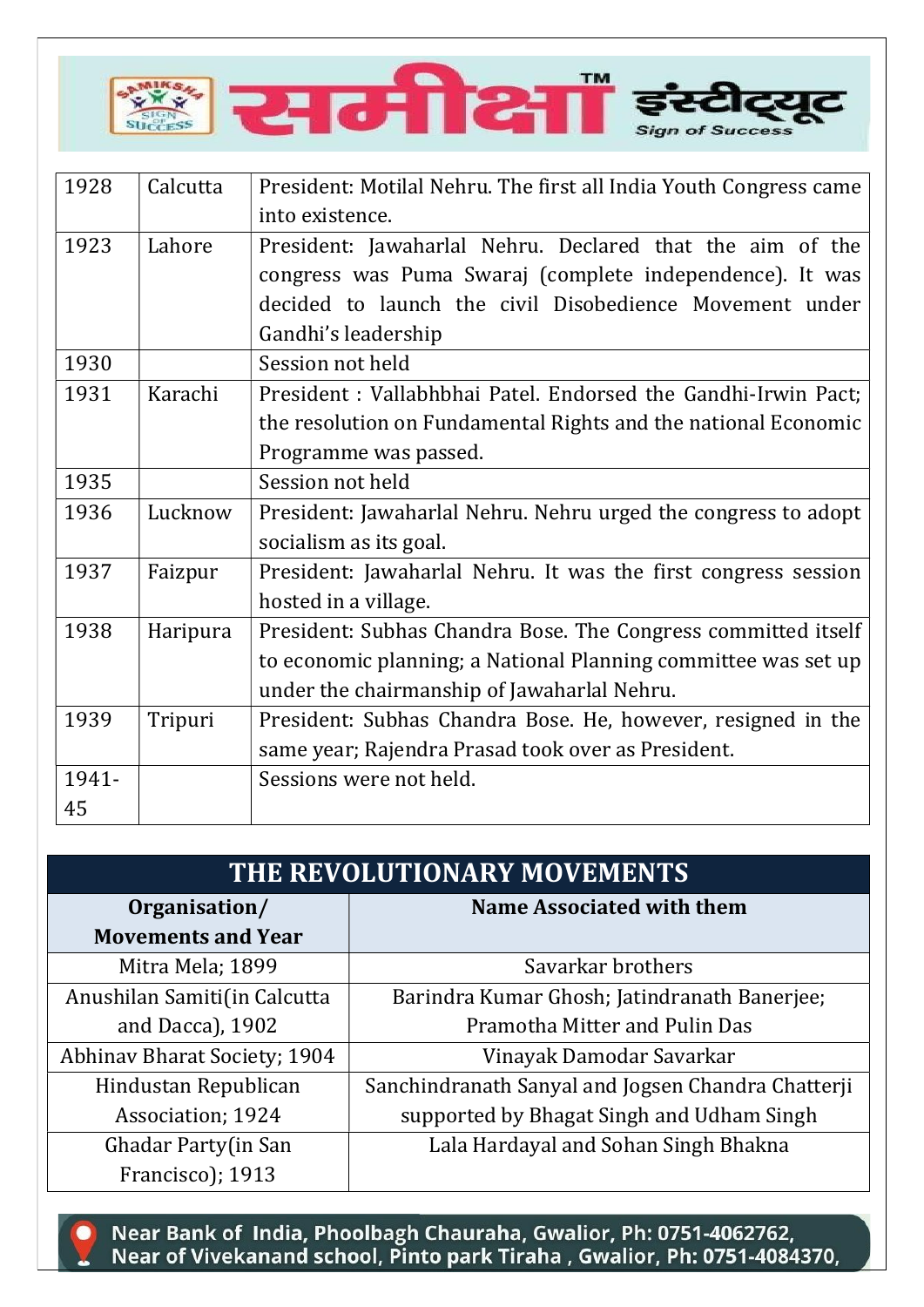

| Indian Independence League   | Ras Behari Bose                                 |
|------------------------------|-------------------------------------------------|
| (in Japan); 1942             |                                                 |
| Hindu Dharma Sabha           | Chapekar brothers                               |
| Arya Bandhav Samaj           | Tilak                                           |
| Bharatha Matha Society; 1904 | J.M. Chatterji; Nikantha Brahmachari and Vanchi |
|                              | Aryan                                           |
| Atmonnati Samiti             | Bipin Behari Gangauli                           |
| Bhikaji Movement; 1902       | Madam Bhikaji Cama                              |
| onwards                      |                                                 |
| Hind Associated of America;  | Sohan Singh Bhakna                              |
| 1913                         |                                                 |
| <b>Bengal Volunteers</b>     | Hema Chandra Ghose and Lita Nag                 |
| Sri Sangha                   | Anil Roy                                        |
| Indian Republican Army       | Surya Sen                                       |

| <b>IMPORTANT CASES AGAINST REVOLUTIONARIES</b>                       |                            |                                     |  |  |
|----------------------------------------------------------------------|----------------------------|-------------------------------------|--|--|
| Case                                                                 | <b>Reason and Year</b>     | <b>Result</b>                       |  |  |
| <b>Nasik conspiracy</b>                                              | The unjustified            | 37 youths were caught, 3 hanged and |  |  |
| case                                                                 | punishment meted out to    | rest were sentenced to various      |  |  |
|                                                                      | Ganesh Savarkar (1909-     | punishments.                        |  |  |
|                                                                      | 10)                        |                                     |  |  |
| <b>Alipore</b>                                                       | The police raided a bomb   | 37 people were tried including      |  |  |
| conspiracy case                                                      | factory in Calcutta and    | Barindar Aurvindo, Hemchandra,      |  |  |
|                                                                      | recovered live bombs       | Ullas Dutta, Upendra, Benarjee.     |  |  |
|                                                                      | (1908)                     |                                     |  |  |
| <b>Howrah</b>                                                        | (1910)                     | Jatindra n ath Mukherjee was tried. |  |  |
| <b>Conspiracy case</b>                                               |                            |                                     |  |  |
| <b>Dacca</b>                                                         | The member of Anusilan     | Pulin Behari Das gets rigorous      |  |  |
| conspiracy case                                                      | Samiti(1910)               | imprisonment for 7 years            |  |  |
| <b>Delhi conspiracy</b>                                              | Incident of bomb           | Master Amirchand, Avadh Behari,     |  |  |
| case                                                                 | explosion aimed at killing | Bhai Bal Mukund was sentenced to    |  |  |
| <b>Or</b>                                                            | Lord Hardinge(1915)        | death.                              |  |  |
| <b>Delhi - Lahore</b>                                                |                            |                                     |  |  |
| <b>Lahore</b>                                                        | <b>Murder of Saunders</b>  | Sardar Bhagat Singh, Rajguru and    |  |  |
| Naou Danis of India, Dhoolhagh Charuaha, Curaliau, Dhi 0754, 1069769 |                            |                                     |  |  |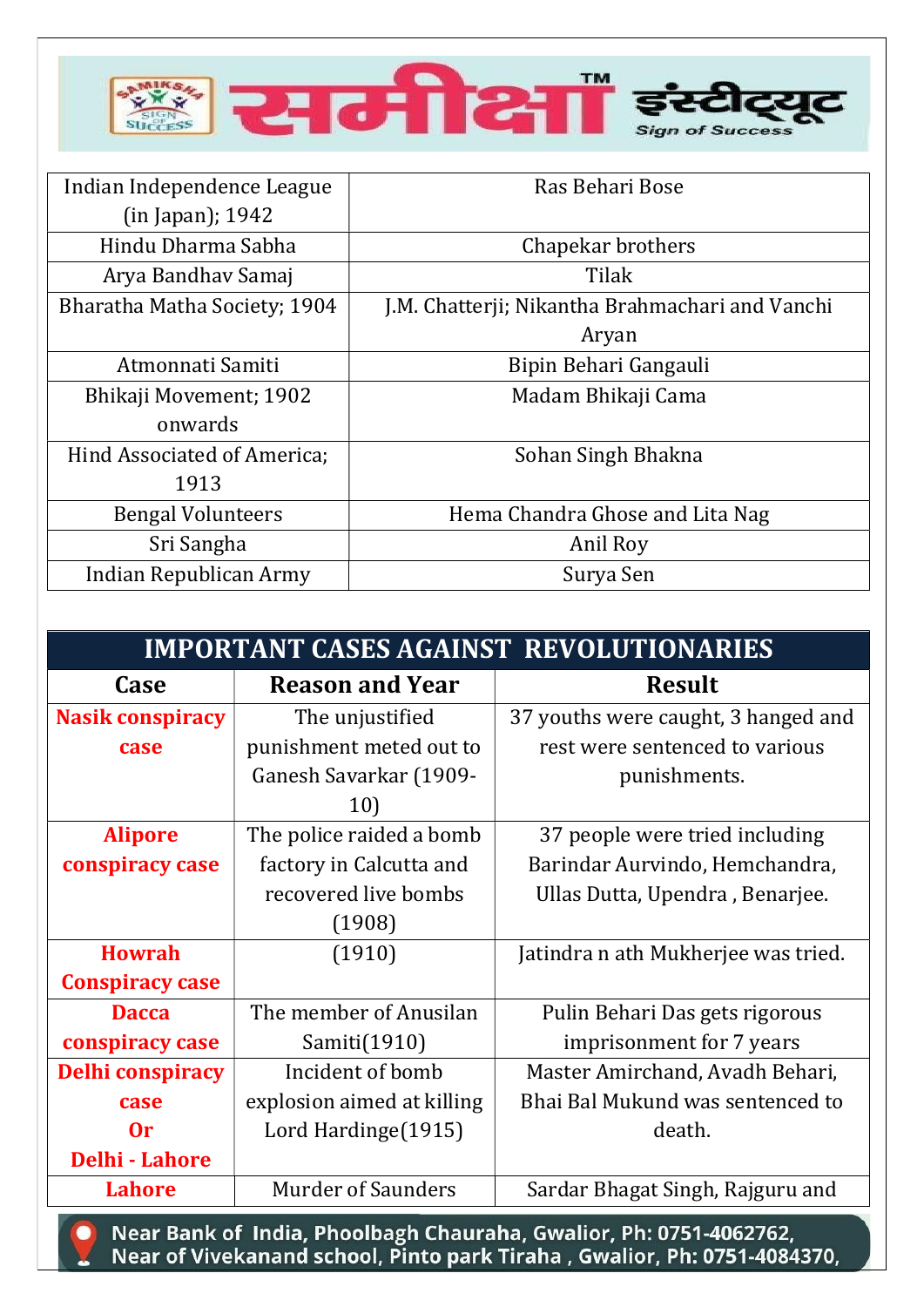

| conspiracy case    | $(1929-30)$                   | Sukhdev were hanged to death.          |
|--------------------|-------------------------------|----------------------------------------|
| <b>Benaras</b>     | <b>Revolutionary Activity</b> | Sachindra Chandra Sanyal was           |
| conspiracy case    | $(1915-16)$                   | deported to Andaman                    |
| <b>Victoria</b>    | Rouse public sentiments       | Gurdutta Singh and Dalip Singh were    |
| conspiracy case    | against the government        | sentenced to 4 and 2 years             |
|                    | due to Kamagata Maru          | imprisonment. Ram Prasad Bismil,       |
|                    | incident.                     | Roshan Singh, Ashfaq Ullah and         |
|                    |                               | Rajendra Lahri were awarded death      |
|                    |                               | punishment.                            |
| <b>Punjab case</b> | Attempt on the life of the    | Hari Krishan was tried and hanged till |
|                    | governor of Punjab            | death.                                 |

| <b>Governors-General of Bengal</b> |                        |                                                          |  |
|------------------------------------|------------------------|----------------------------------------------------------|--|
| Year                               | Governor-              | <b>Major Reforms &amp; Events</b>                        |  |
|                                    | <b>General of</b>      |                                                          |  |
|                                    | <b>Bengal</b>          |                                                          |  |
| 1772-                              | <b>Warren Hastings</b> | First Governor-General of Bengal                         |  |
| 1785                               |                        | End to the dual system of administration                 |  |
|                                    |                        | <b>Regulating Act of 1773</b>                            |  |
|                                    |                        | Supreme Court at Calcutta                                |  |
|                                    |                        | <b>Asiatic Society of Bengal</b>                         |  |
|                                    |                        | <b>First Anglo-Maratha War and Treaty of Salbai</b>      |  |
|                                    |                        | First English translation of Bhagavad Gita               |  |
|                                    |                        | Pitt's India Act-1784                                    |  |
| 1786-                              | <b>Lord Cornwallis</b> | Establishment of Appellate courts and lower grade courts |  |
| 1793                               |                        | Establishment of Sanskrit college                        |  |
|                                    |                        | Third Anglo-Mysore War and Treaty of Seringapatam        |  |
|                                    |                        | Introduction of Permanent Settlement and civil services  |  |
| 1793-                              | Sir John Shore         | <b>Charter act of 1793</b>                               |  |
| 1798                               |                        | Policy of Non-intervention                               |  |
|                                    |                        | Battle of Kharda                                         |  |
| 1798-                              | Lord Wellesley         | Introduction of Subsidiary Alliance System               |  |
| 1805                               |                        | Fourth Anglo- Mysore war and the Treaty of Bassein       |  |
|                                    |                        | <u> Second Anglo - Maratha war</u>                       |  |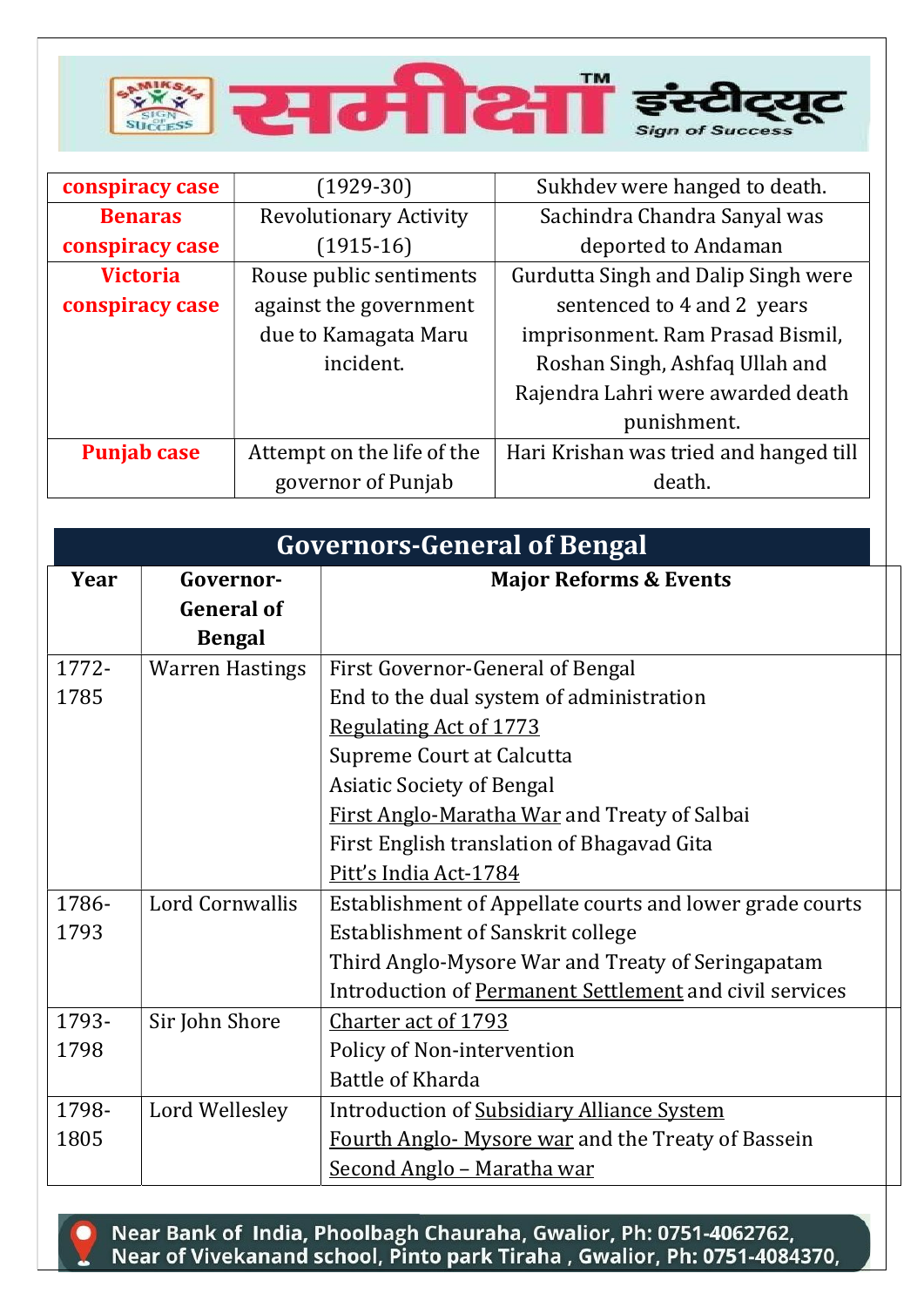

|       |                          | <b>Establishment of Madras presidency</b>                   |  |
|-------|--------------------------|-------------------------------------------------------------|--|
|       |                          | Establishing Fort William College at Calcutta               |  |
| 1805- | Sir George               | The Acting Governor-General of India until the arrival of   |  |
| 1807  | <b>Barlow</b>            | Lord Minto,                                                 |  |
|       |                          | Diminished the area of British territory because of his     |  |
|       |                          | passion for economy and retrenchment,                       |  |
|       |                          | The Mutiny of Vellore took place in 1806                    |  |
| 1807- | Lord Minto I             | Concluded the treaty of Amritsar with Maharaja Ranjit Singh |  |
| 1813  |                          | in 1809,                                                    |  |
|       |                          | Introduced the Charter Act of 1813                          |  |
| 1813- | Lord Hastings            | The policy of Non-intervention came to an end               |  |
| 1823  |                          | third Anglo-Maratha war                                     |  |
|       |                          | <b>Abolition of Peshwaship</b>                              |  |
|       |                          | Establishment of the Ryotwari System in Madras (By          |  |
|       |                          | Thomas Munroe) and Bombay                                   |  |
|       |                          | Mahalwari system in north-western Provinces and Bombay      |  |
| 1823- | <b>Lord Amherst</b>      | The annexation of Assam leading to the first Burmese war of |  |
| 1828  |                          | 1824,                                                       |  |
|       |                          | The mutiny of Barrackpore in 1824                           |  |
|       |                          |                                                             |  |
|       |                          | <b>Governors-General of India</b>                           |  |
| Year  | <b>Governors-General</b> | <b>Major Reforms</b>                                        |  |
|       | of India                 |                                                             |  |
| 1828- | Lord William             | First Governor-General of India (Charter Act of 1833        |  |
| 1835  | <b>Bentinck</b>          | made Governor-General of Bengal as Governor-General of      |  |
|       |                          | India.)                                                     |  |
|       |                          | <b>Abolition of Sati</b>                                    |  |
|       |                          | Suppression of Thugee, infanticide and child sacrifices.    |  |
|       |                          | English Education Act of 1835                               |  |
|       |                          | Medical College and Hospital, Kolkata                       |  |
| 1835- | <b>Lord Charles</b>      | 'Liberator of the Indian press                              |  |
| 1836  | Metcalfe                 | detached all restraints on an open press                    |  |
| 1836- | Lord Auckland            | Dedicated himself to the improvement of native schools      |  |
| 1842  |                          | and the expansion of the commercial industry of India       |  |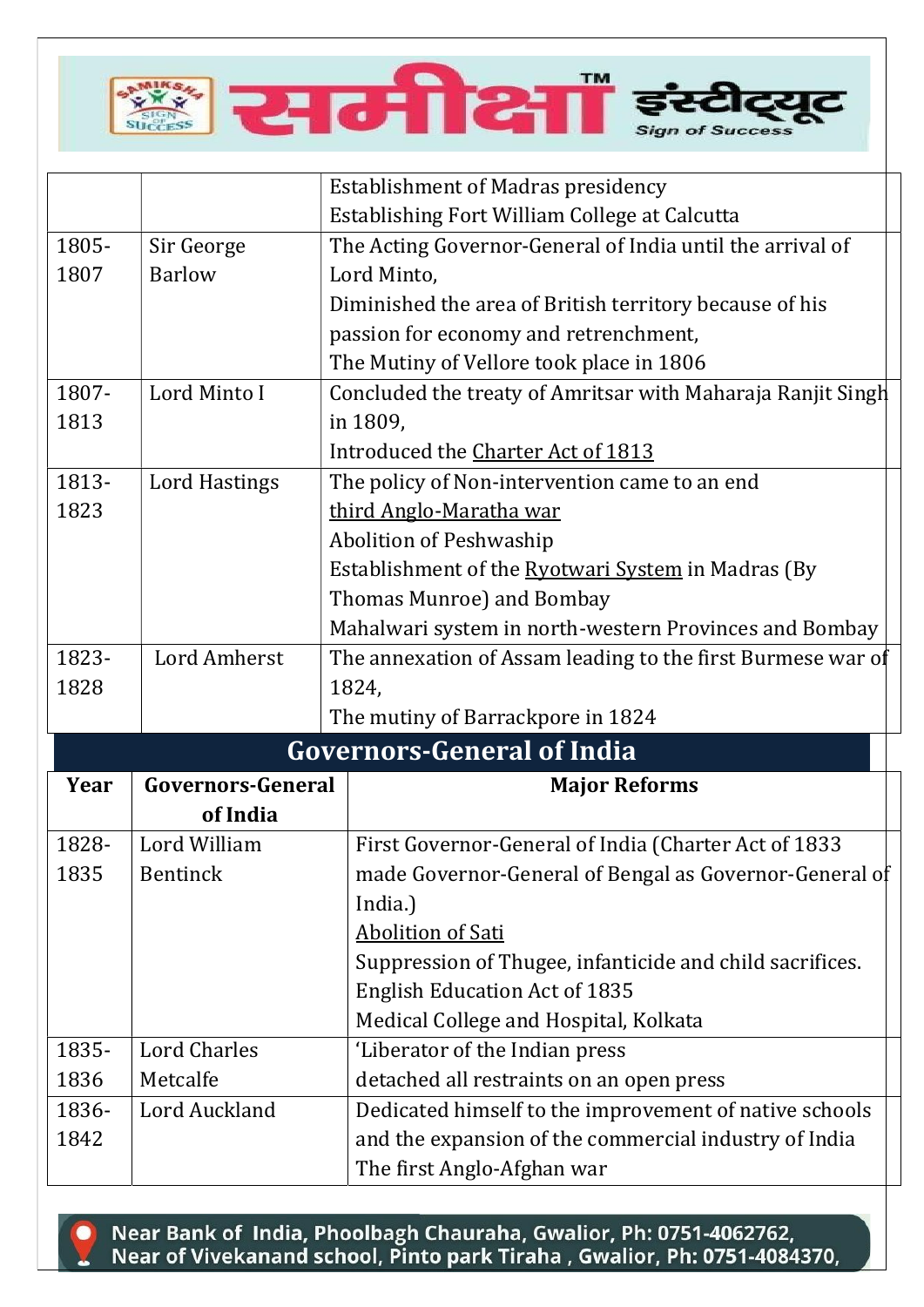

| 1842- | Lord Ellenborough     | Sindh was annexed                                            |  |
|-------|-----------------------|--------------------------------------------------------------|--|
| 1844  |                       |                                                              |  |
| 1844- | Lord Hardinge I       | First Anglo Sikh War (1845-46)                               |  |
| 1848  |                       |                                                              |  |
|       | <b>Lord Dalhousie</b> | introduced 'Doctrine of Lapse'                               |  |
|       | (Governors-General    | Doctrine of Good                                             |  |
|       | of India)             | <b>Charles Wood Dispatch</b>                                 |  |
|       |                       | Post Office Act, 1854                                        |  |
|       |                       | 1st Railway line connecting Bombay and Thane                 |  |
|       |                       | Established engineering college in Roorkee                   |  |
|       |                       | <b>Second Anglo-Sikh War</b>                                 |  |
|       |                       | First telegraph line                                         |  |
|       |                       | Establishment of the Public Works Department                 |  |
|       |                       | Abolition of titles and pensions.                            |  |
|       |                       | Started Competitive examination for Indian Civil             |  |
|       |                       | <b>Services</b>                                              |  |
|       |                       | <b>Widow Remarriage Act</b>                                  |  |
| 1856- | <b>Lord Canning</b>   | Three universities at Calcutta, Madras and Bombay in         |  |
| 1857  |                       | 1857 were established                                        |  |
|       |                       | Revolt of 1857 took place                                    |  |
|       |                       | Note - Post-1857 Revolt, Governor-General of India was       |  |
|       |                       | made Viceroy of British India and Canning became the         |  |
|       |                       | first Viceroy of India/British India.                        |  |
|       |                       | <b>Viceroys of India:</b>                                    |  |
| Year  | Name of               | <b>Events during the tenure</b>                              |  |
|       | <b>Viceroy</b>        |                                                              |  |
| 1856- | Lord Canning          | The events that took place under his regime were             |  |
| 1862  |                       | Revolt of 1857                                               |  |
|       |                       | Establishment of three universities at Calcutta, Madras and  |  |
|       |                       | Bombay in 1857                                               |  |
|       |                       | Abolition of East India Company and transfer of power to the |  |
|       |                       | British Queen Government of India Act, 1858                  |  |
|       |                       | Indian Councils Act of 1861                                  |  |
| 1864- | Lord John             | Bhutan War took place in 1865 and the establishment of the   |  |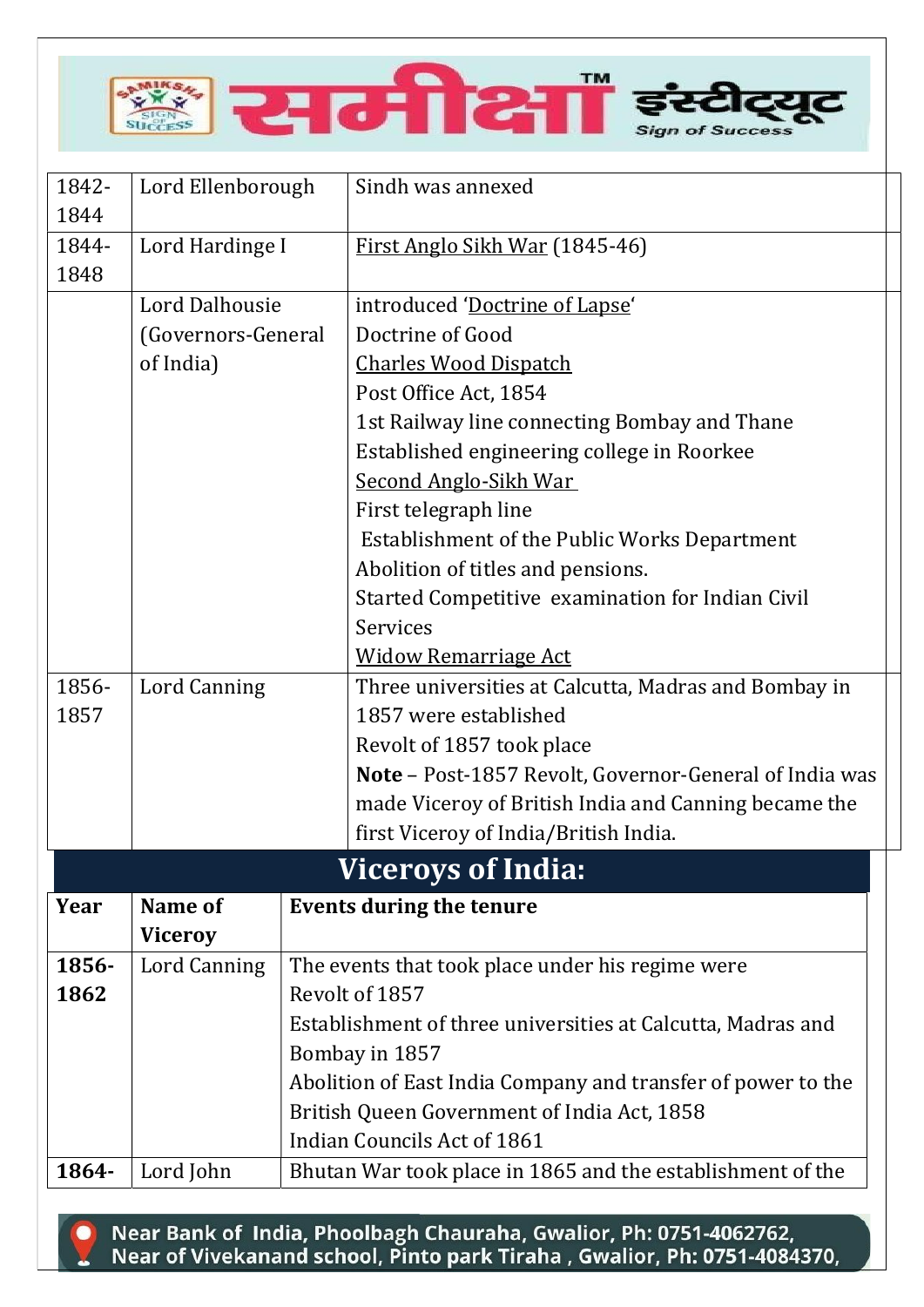

| 1869  | Lawrence      | High Courts at Calcutta, Bombay and Madras were done           |
|-------|---------------|----------------------------------------------------------------|
|       |               | under his regime                                               |
| 1876- | Lord Lytton   | The Vernacular Press Act of 1878 was passed followed by the    |
| 1880  |               | Arms Act (1878), Second Afghan War in 1878 to 1880. Queen      |
|       |               | Victoria was crowned the Queen of India in his regime.         |
| 1880- | Lord Ripon    | The first Factory Act was passed in 1881 and Vernacular        |
| 1884  |               | Press Act was repealed by him in 1882.                         |
|       |               | Local self-government was formed during his regime and         |
|       |               | Ilbert Bill controversy arose followed by Hunter Commission    |
|       |               | on education (1882)                                            |
| 1884- | Lord Dufferin | The two major events in his tenure were Third Burmese War      |
| 1888  |               | and the establishment of Indian National Congress              |
| 1888- | Lord          | He brought the Indian Councils Act in 1892 and set up the      |
| 1894  | Lansdowne     | Durand Commission in 1893                                      |
| 1899- | Lord Curzon   | He is responsible for the                                      |
| 1905  |               | <b>Indian Universities Act</b>                                 |
|       |               | <b>Partition of Bengal</b>                                     |
|       |               | Appointment of Police Commission (1902)                        |
|       |               | Appointment of Universities Commission (1902)                  |
| 1905- | Lord Minto II | Swadeshi Movement took place from 1905-11 and                  |
| 1910  |               | establishment of Muslim League happened in his regime.         |
|       |               | Morley-Minto Reforms were brought about in 1909.               |
| 1910- | Lord          | His tenure witnessed:                                          |
| 1916  | Hardinge II   | <b>Annulment of Partition of Bengal</b>                        |
|       |               | Transfer of capital from Calcutta to Delhi                     |
|       |               | Establishment of the Hindu Mahasabha                           |
| 1916- | Lord          | Lucknow pact, Champaran Satyagraha, Montague's August          |
| 1921  | Chelmsford    | Declaration, Government of India Act, Rowlatt Act,             |
|       |               | Jallianwalan Bagh massacre, Launch of Non-Cooperation and      |
|       |               | <b>Khilafat Movements</b>                                      |
| 1921- | Lord Reading  | Chauri Chaura incident took place in 1922 followed by          |
| 1926  |               | withdrawal of Non-Cooperation Movement.                        |
|       |               | Also establishment of Swaraj Party happened and Kakori         |
|       |               | train robbery took place in 1925.                              |
| 1926- | Lord Irwin    | Simon Commission came to India in 1927 when he was the         |
|       |               | Near Rank of India Phoolhagh Chauraha Gwalior Ph: 0751-4062762 |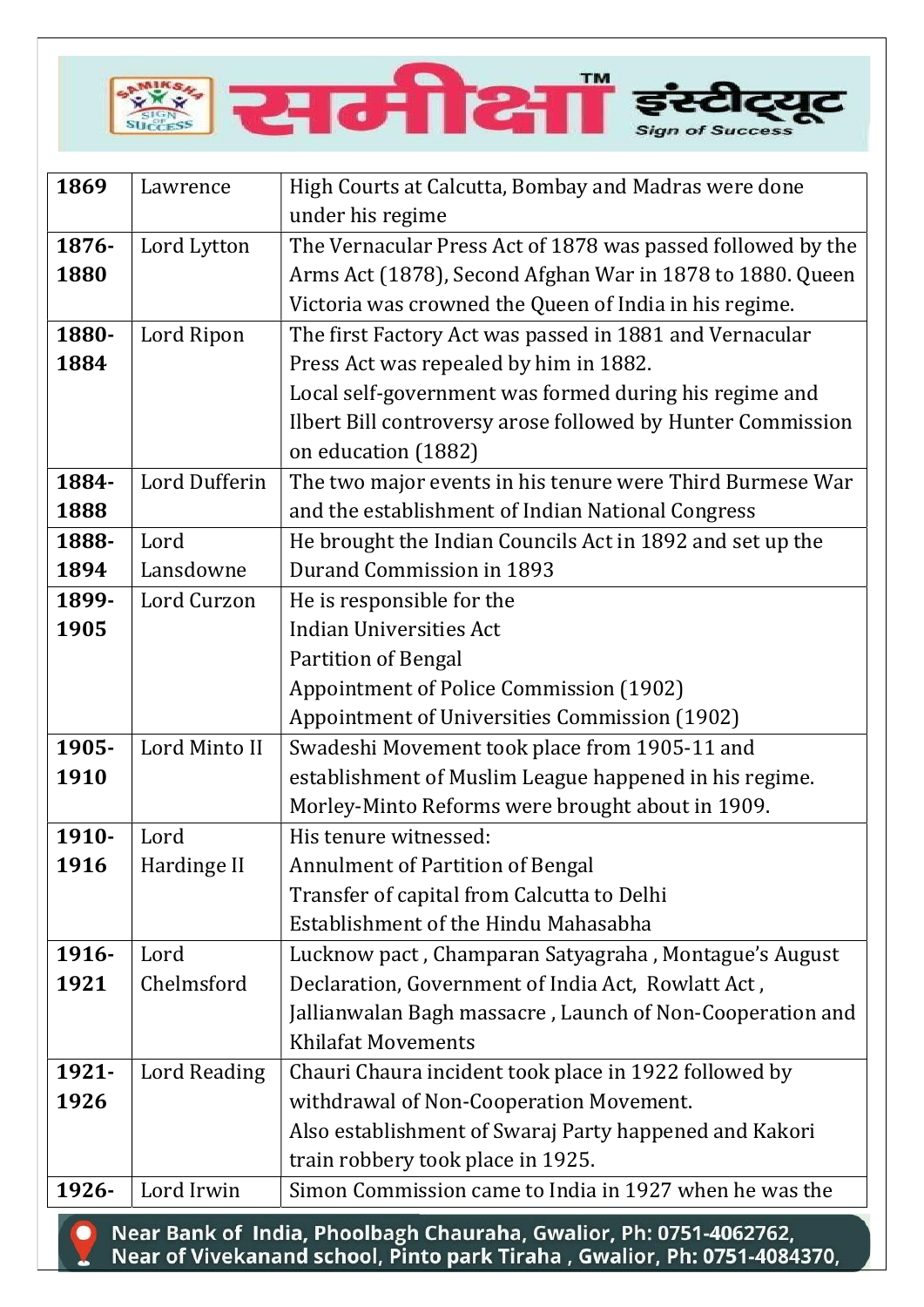

| 1931  |             | Viceroy. The other events were, Harcourt Butler Indian      |
|-------|-------------|-------------------------------------------------------------|
|       |             | States Commission (1927), Nehru Report (1928), Lahore       |
|       |             | session of the Congress in 1929, Dandi March and the Civil  |
|       |             | Disobedience Movement (1930), First Round Table             |
|       |             | Conference (1930), Gandhi-Irwin Pact (1931)                 |
| 1931- | Lord        | The following happened :                                    |
| 1936  | Willingdon  | Communal Award (1932)                                       |
|       |             | Second & Third Round Table Conference (1932)                |
|       |             | Poona Pact (1932)                                           |
|       |             | Government of India Act of 1935                             |
| 1936- | Lord        | His tenure witnessed the Congress ministries resignation    |
| 1944  | Linlithgow  | following the Second World War in 1939, followed by Tripuri |
|       |             | Crisis & formation of Forward Bloc.                         |
|       |             | Then came the August Offer in 1940 and the formation of the |
|       |             | Indian National Army, Cripps Mission and Quit India         |
|       |             | Movement                                                    |
| 1944- | Lord Wavell | Wavell Plan and the Simla Conference (1942)                 |
| 1947  |             | Cabinet Mission (1946)                                      |
|       |             | Direct Action Day (1946)                                    |
|       |             | Announcement of end of British rule in India by Clement     |
|       |             | Attlee (1947)                                               |
| 1947- | Lord        | Radcliff commission of 1947 followed by India's             |
| 1948  | Mountbatten | Independence on 15th August 1947                            |

## TIMELINE OF MODERN HISTORY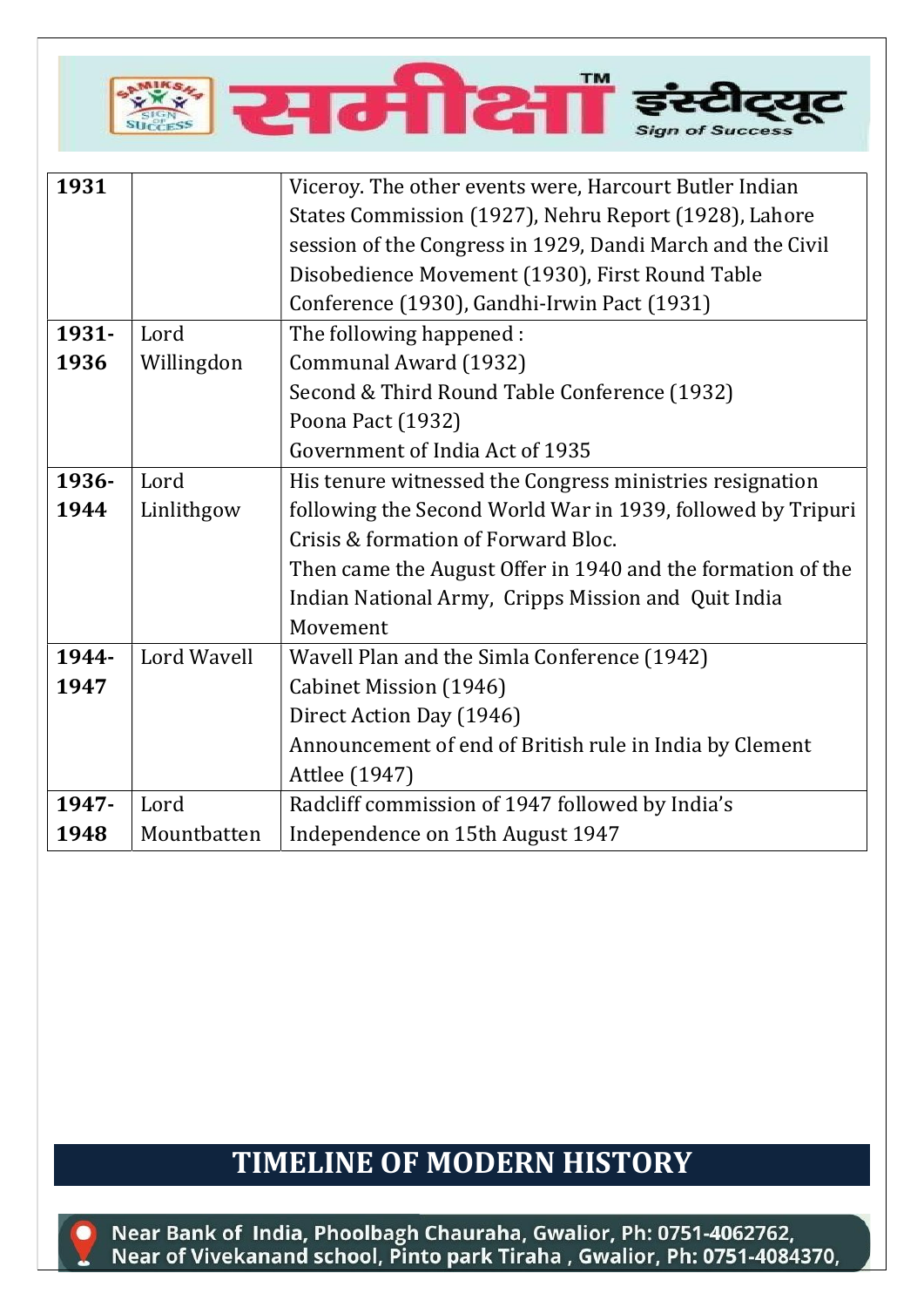

| 1600  | East India Company established                                      |
|-------|---------------------------------------------------------------------|
| 1616  | Sir Thomas Roe visits Jehangir                                      |
| 1634  | The English permitted to trade in India (in Bengal)                 |
| 1757  | Battle of Plassey, establishment of British political rule in India |
|       | at the hands of Lord Clive                                          |
| 1761  | Third Battle of Panipat                                             |
| 1764  | <b>Battle of Buxer</b>                                              |
| 1765  | Clive appointed Company's Governor of India                         |
| 1767- | First Mysore War                                                    |
| 69    |                                                                     |
| 1780  | Birth of Maharaja Ranjit Singh                                      |
| 1780- | Second Mysore War                                                   |
| 84    |                                                                     |
| 1784  | Pitt's India Act                                                    |
| 1790- | Third Mysore War                                                    |
| 92    |                                                                     |
| 1793  | The Permanent Settlement of Bengal                                  |
| 1799  | Fourth Mysore War - Death of Tipu Sultan                            |
| 1802  | <b>Treaty of Bassein</b>                                            |
| 1809  | <b>Treaty of Amritsar</b>                                           |
| 1829  | <b>Practice of Sati Prohibited</b>                                  |
| 1830  | Raja Ram Mohan Roy visits England                                   |
| 1833  | Death of Raja Ram Mohan Roy                                         |
| 1839  | Death of Maharaja Ranjit Singh                                      |
| 1839- | First Afghan War                                                    |
| 42    |                                                                     |
| 1845- | First Anglo-Sikh War                                                |
| 46    |                                                                     |
| 1852  | Second Anglo-Burmese War                                            |
| 1853  | First Railway line opened between Bombay and Thane and a            |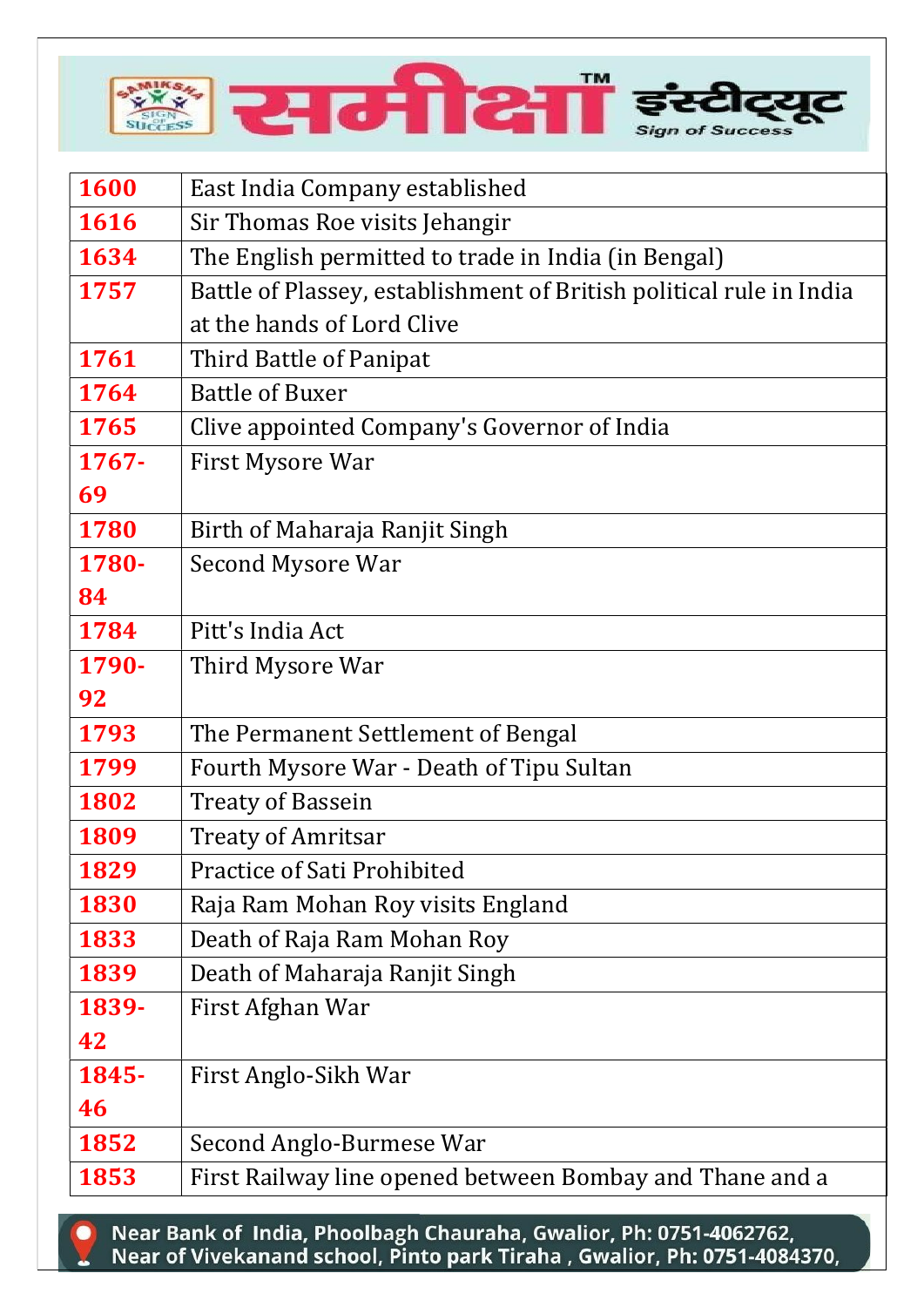

|             | Telegraph line in Calcutta                                     |
|-------------|----------------------------------------------------------------|
| 1857        | The Sepoy Mutiny of First War of Independence                  |
| 1861        | Birth of Rabindranath Tagore                                   |
| 1869        | Birth of Mahatma Gandhi                                        |
| 1885        | <b>Foundation of Indian National Congress</b>                  |
| 1889        | Birth of Jawaharlal Nehru                                      |
| 1897        | Birth of Subhash Chandra Bose                                  |
| 1904        | <b>Tibet Expedition</b>                                        |
| 1905        | First Battle of Bengal under Lord Curzon                       |
| 1906        | <b>Foundation of Muslim League</b>                             |
| 1911        | Delhi Darbar; King and Queen visit India; Delhi becomes the    |
|             | Capital of India                                               |
| 1914        | World War I begins                                             |
| 1916        | Lucknow Pact Signed by Muslim League and Congress              |
| 1918        | World War I ends                                               |
| 1919        | Montague-Chemsford Reforms introduced; Jallianwala Bagh        |
|             | <b>Massacre at Amritsar</b>                                    |
| 1920        | Khilafat Movement launched                                     |
| 1927        | Boycott of Simon Commission; broadcasting started in India     |
| 1928        | Death of Lala Lajpat Rai                                       |
| 1929        | Lord Irwain's Pact; resolution of complete independence passed |
|             | at Lahore Congress                                             |
| <b>1930</b> | Civil disobedience movement launched; Dandi March by           |
|             | Mahatma Gandhi (6 April, 1930)                                 |
| 1931        | Gandhi Irwin Pact                                              |
| 1935        | Government of India Act enacted                                |
| 1937        | Provincial Autonomy; Congress forms ministries                 |
| 1939        | Word War II begins (September 1)                               |
| 1941        | Escape of Subhash Chandra Bose from India and death of         |
|             | Rabindranath Tagore                                            |
|             |                                                                |